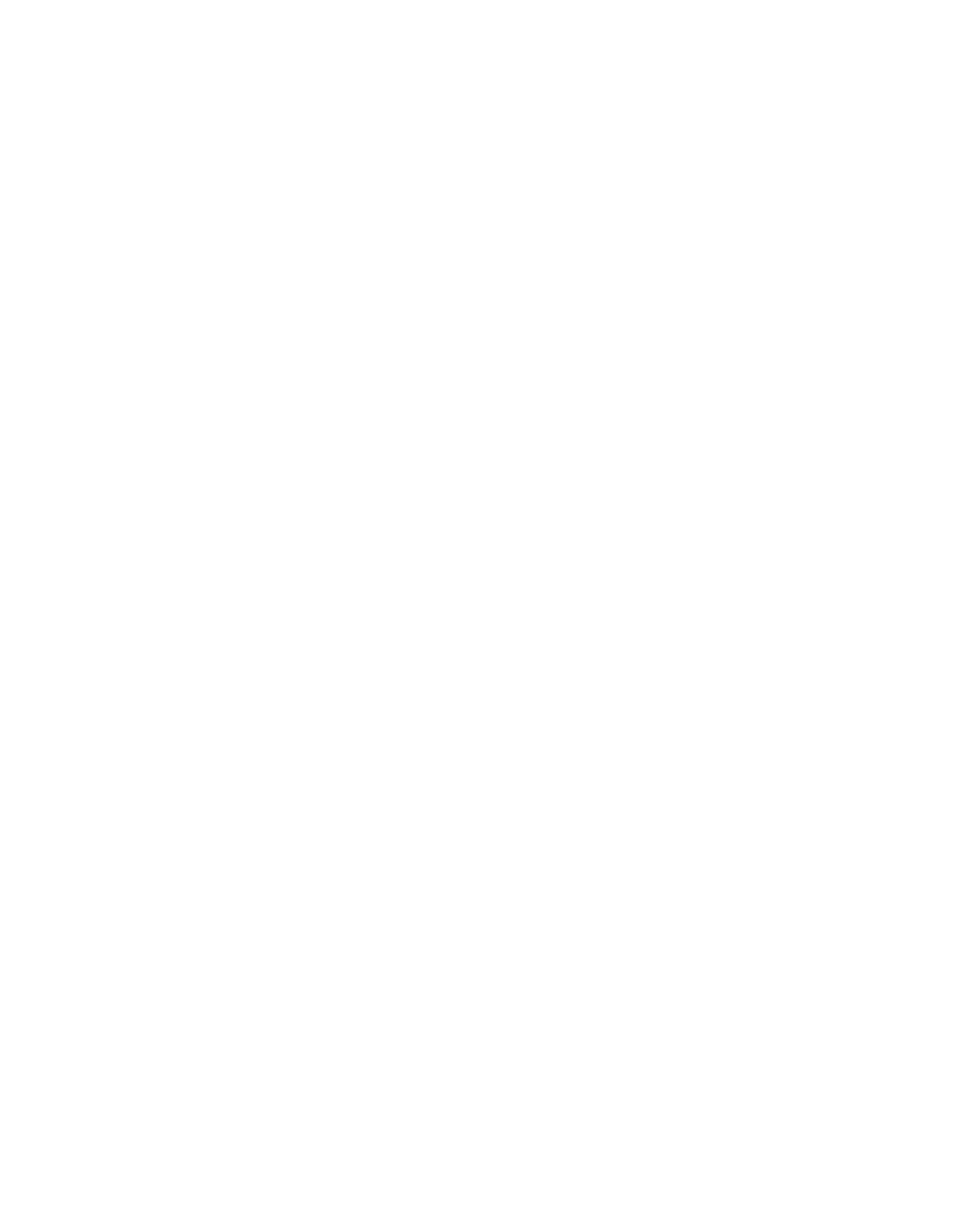# TAKING AMERICAS FORJESUS  $-$ THE $-$

**STUDENT WORKBOOK**

EDITED BY SHARI MCMINN

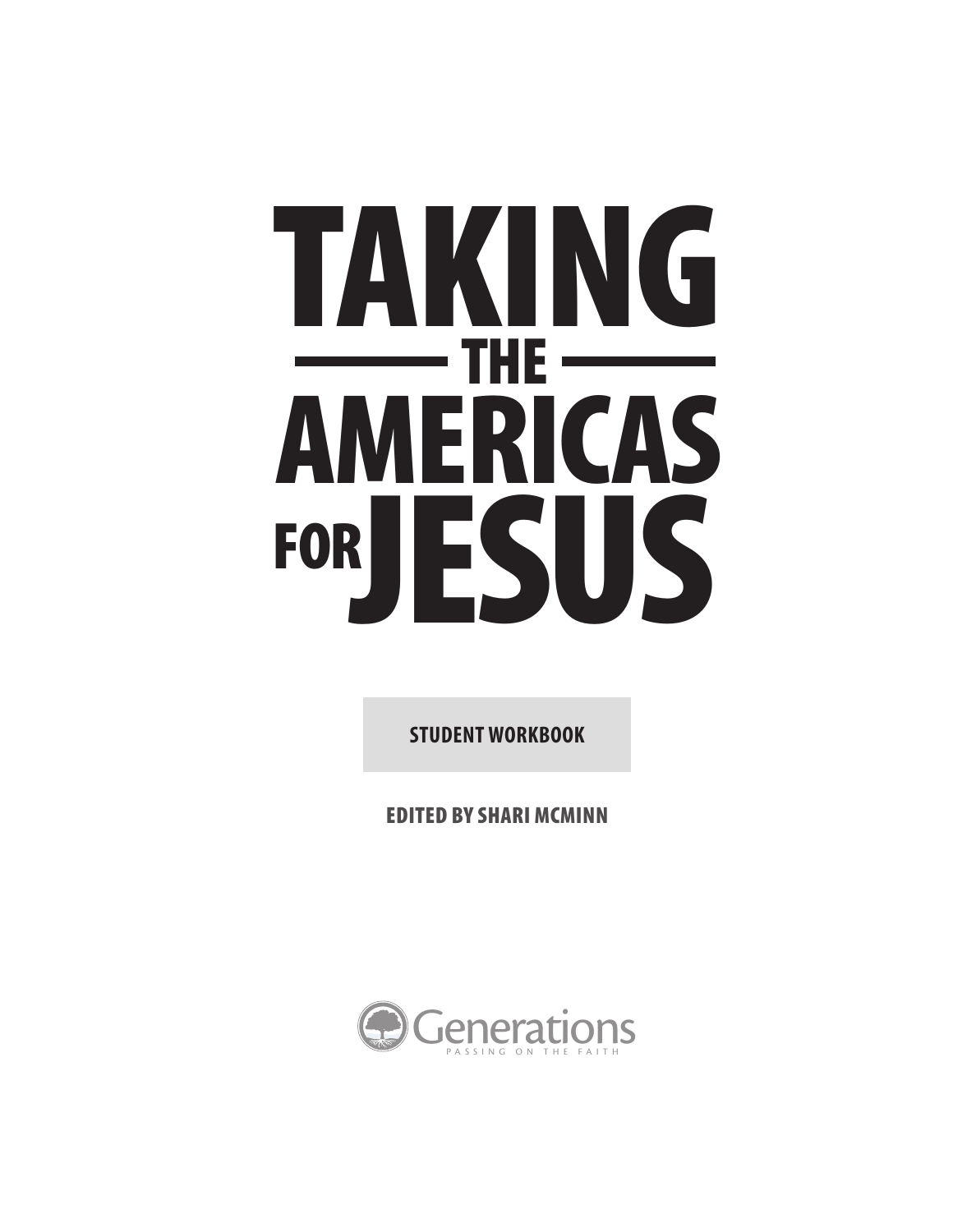Copyright © 2021 by Generations

All rights reserved. Printed in the United States of America 1st Printing, 2021

ISBN: 978-1-954745-21-6

Unless otherwise noted, Scripture taken from the New King James Version®. Copyright © 1982 by Thomas Nelson. Used by permission. All rights reserved.

Scripture marked "NIRV" taken from the HOLY BIBLE, NEW INTERNATIONAL READER'S VERSION™. Copyright © 1995, 1996, 1998 by International Bible Society. Used by permission of Zondervan. All rights reserved.

Cover Design: Justin Turley

Published by: **Generations** 19039 Plaza Drive Ste 210 Parker, Colorado 80134 www.generations.org

For more information on this and other titles from Generations, visit www.generations.org or call 888-389-9080.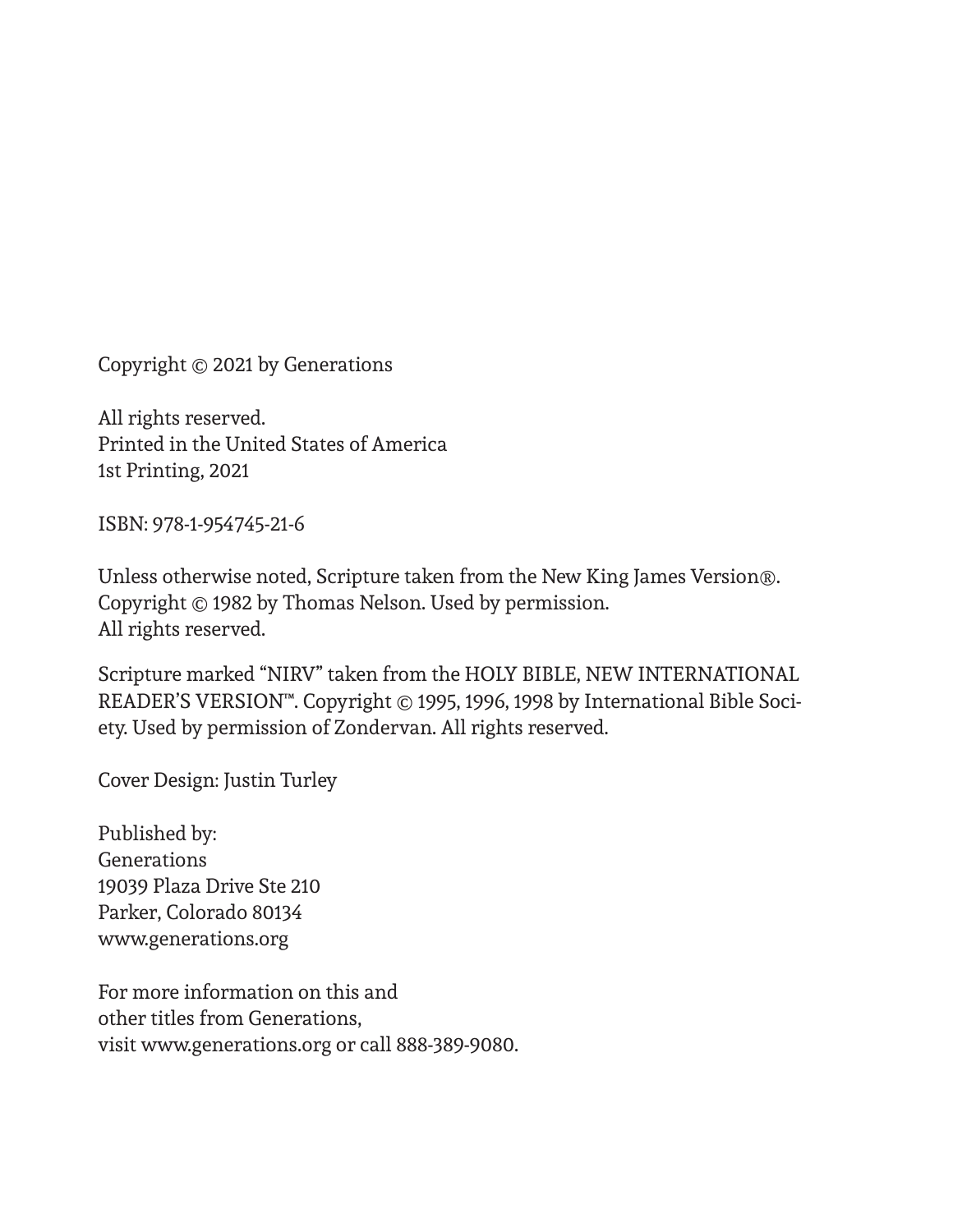# Contents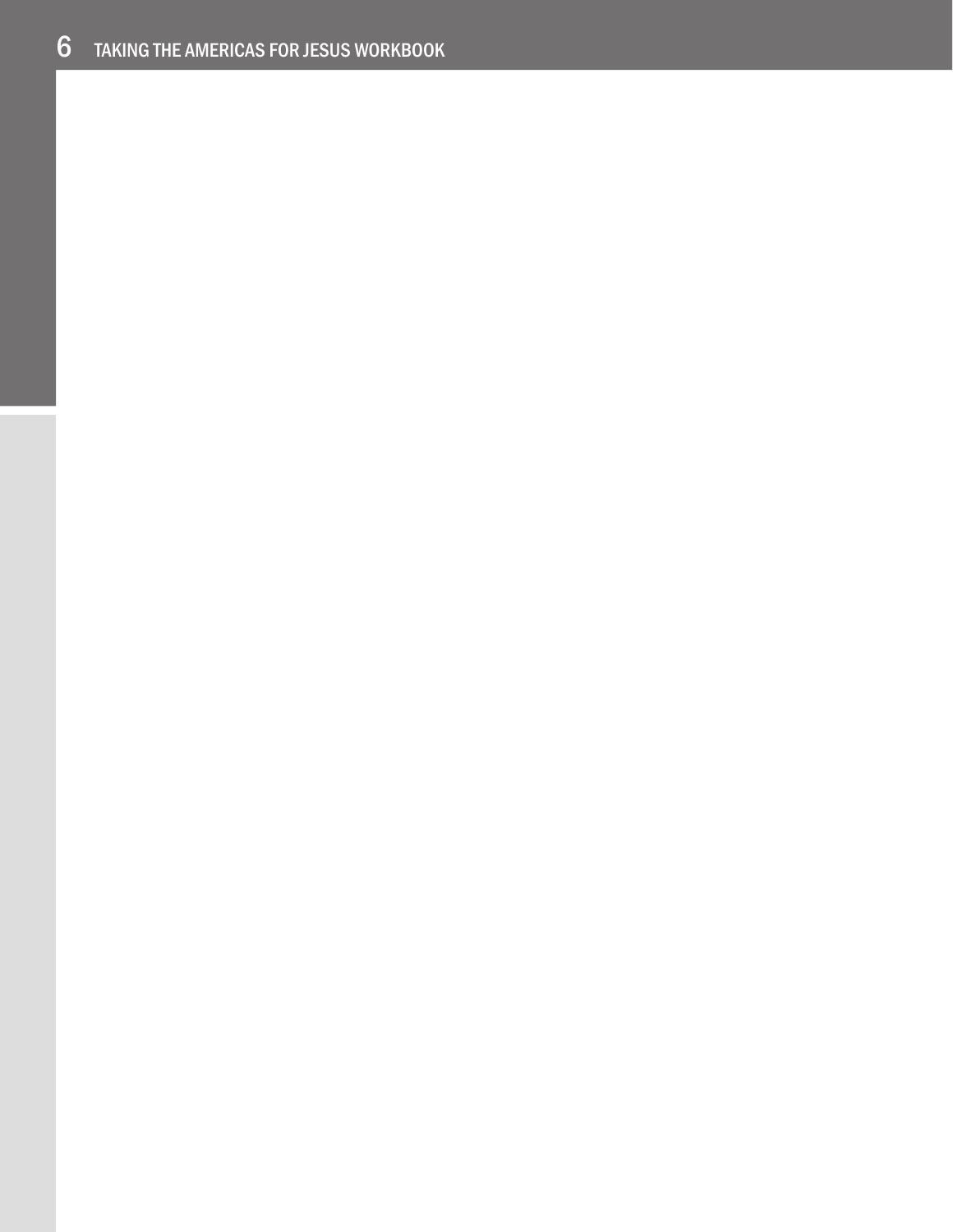# To the Parent

It is important that the teaching parent carefully read through this introduction to fully understand the opportunities for the teaching parent and the student during this course.

This course provides a study of the Americas from a Christian perspective. It covers the history of the Americas from the BC period to the present. Successful completion of this course provides the student 1 credit in World History for a 3rd grade level.

### **A. Course Intent**

This workbook is designed for the 3rd grade student to do on his or her own with minimal parent supervision — if he or she is a strong reader — and is beginning to learn how to work independently. It is suggested that the student read aloud the textbook chapter to the parent according to the sections listed in the workbook assignments so that the parent can correct any reading mistakes, especially mispronunciation of the vocabulary words and Scripture passages.

The parent should determine the reading and writing ability of the student for completing this workbook on his or her own, or decide if guidance is required by the parent beyond listening to the student read aloud and supervision of assignment, exam, and project completion. If additional guidance is determined to be needed, this can be in the form of the parent:

- reading out loud to or with the student part or all of the text
- discussing with the student possible answers to questions in the assignments
- assisting with spelling and phrase or sentence structure for written answers
- overseeing the chart and map study as needed
- gathering supplies or helping complete the enrichment projects
- supervising the student's completion of workbook assignments and taking of semester exams, by reviewing of incorrect answers with the student for correcting and grading
- helping as otherwise necessary to complete this workbook.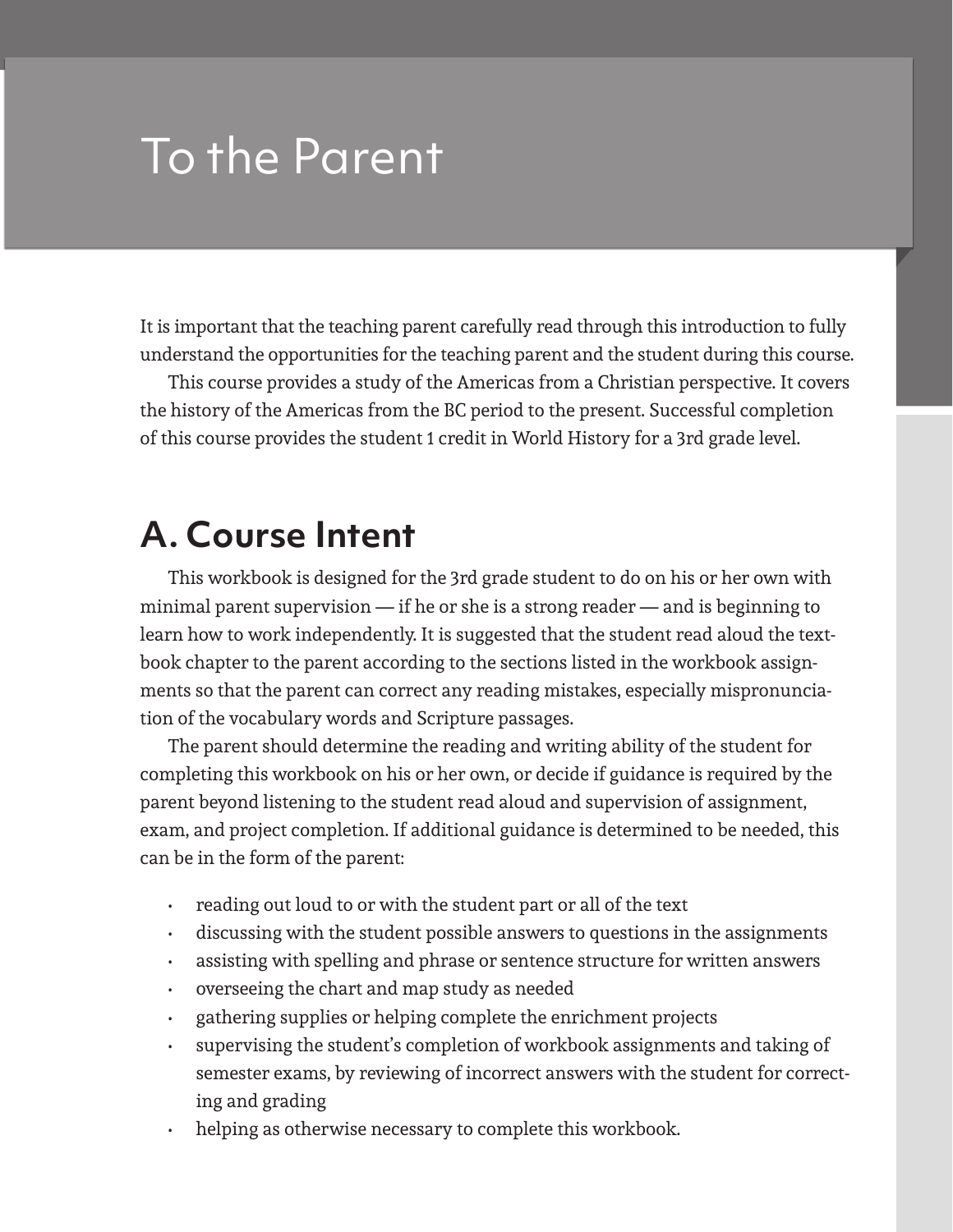There is no right or wrong way to complete this workbook, so decide what works best for your family and modify as needed throughout the course of the school year.

### **B. Teaching Method**

In order for this course to have maximum effect, the teaching parent should consider the importance of life application and enrichment by tying in other aspects of learning (besides the textbook and workbook). These might include:

- 1. Discuss what the student is learning during informal contexts such as dinner time or car rides.
- 2. Help the student research his/her own heritage.
- 3. Listen to the daily radio broadcast, "World View in 5 Minutes" (https://www. generations.org/radio), to stay updated on what God has done in His Story over the last 24-hours. Remember, the news is only the last 24 hours of history. It is important to update the student on current events, from a biblical worldview perspective.
- 4. Use three-dimensional experiences like field trips and family vacations to historical sites as a means of enriching these historical studies. We want to impress on our children the significance of places and times where God worked and brought about amazing developments in world history.
- 5. If you have a struggling learner who is a delayed reader, try doing the following to help him or her absorb the information and not get frustrated while reading the textbook:
	- Take turns reading aloud: Have your student read aloud the first sentence of each paragraph then you read aloud to him or her the rest of the paragraph.
	- Read together aloud: Read aloud along with your student the entire lesson.
	- Record your reading aloud for the student to listen to: Record your voice reading the entire lesson and have your student listen to it several times.
	- Have the student take notes: While listening to you read, have the student take notes or draw pictures of the important facts.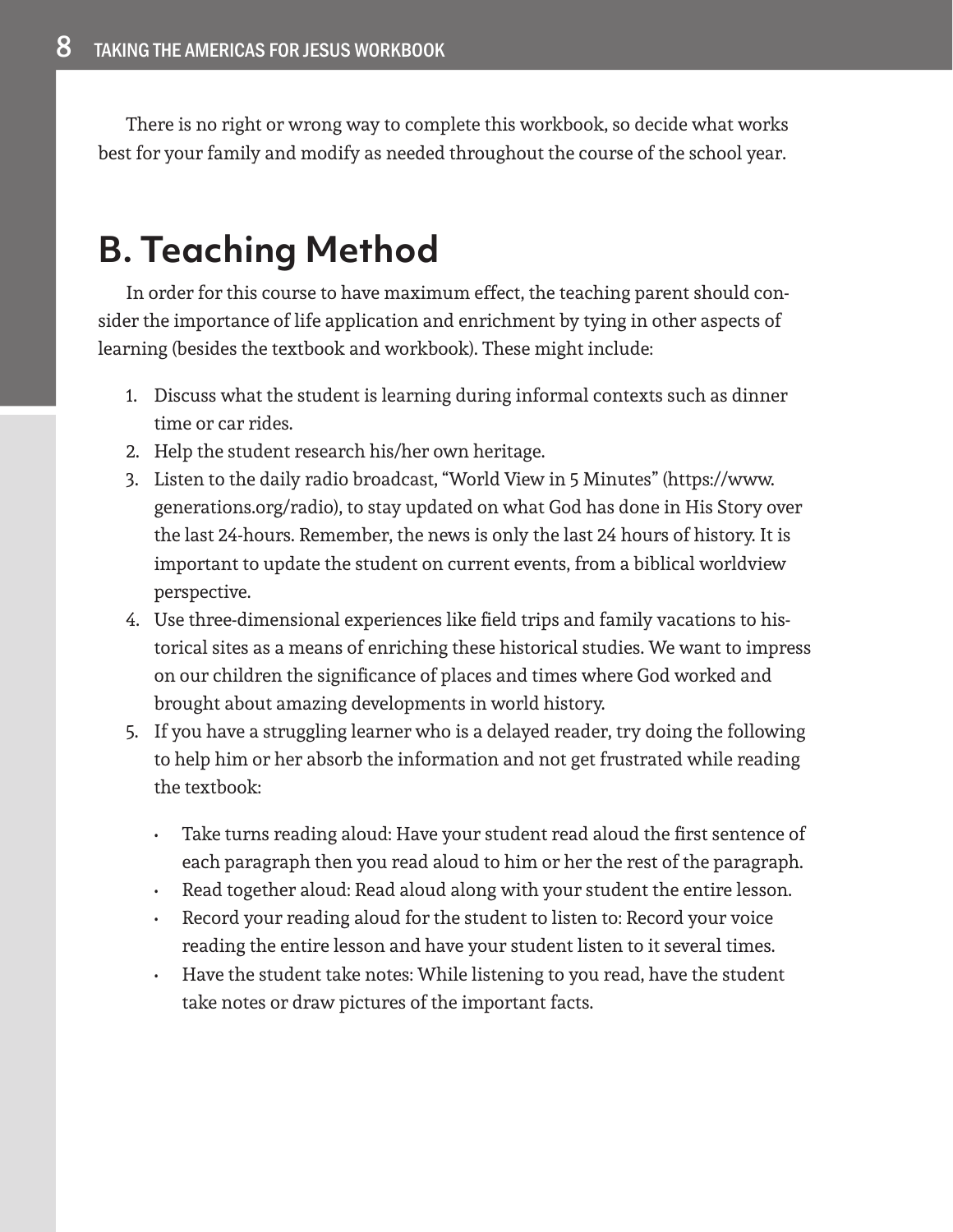## **C. Assignments**

Most of the 26 textbook chapters have 3 textbook/workbook lessons assigned for 3 different days of a 1-week period, which should be scheduled with some consistency in your family's week, eg: Monday, Wednesday, Friday, 1-1:30pm. These should take the student about 20-30 minutes each day. A few of the longer chapters will have six lessons to complete over a 2-week period, with 3 lessons weekly. 2 Flex Days are provided each week for catch-up

Within the 36-week workbook assignment grid, which follows this course introduction, there is a Flex-week scheduled at the end of each semester (weeks 17 and 35). These flex-weeks allow for catch-up work, a special field trip, other parent-directed enrichment projects, or they can be skipped if not needed.

There is an exam/special project week scheduled at the end of each semester (weeks 18 and 36).

Please review the chapter lesson assignment outline below, which is based on a typical 36-week school year schedule.

### *Taking the Americas for Jesus workbook assignments by chapter, title, and week*

| Chapter 1  |                                                                        |
|------------|------------------------------------------------------------------------|
| Chapter 2  | South America and Central America. Week 2                              |
|            |                                                                        |
| Chapter 3  | The Americas Before ChristWeek 4                                       |
|            |                                                                        |
| Chapter 4  | Leif Erikson and the Vikings. $\dots \dots \dots \dots \dots$ . Week 6 |
| Chapter 5  | Christopher Columbus: Reaching the New World Week 7                    |
| Chapter 6  |                                                                        |
| Chapter 7  | William Bradford and the Pilgrims Week 9                               |
|            |                                                                        |
| Chapter 8  | John Eliot: America's First Missionary Week 11                         |
| Chapter 9  |                                                                        |
| Chapter 10 | David Brainerd:                                                        |
|            | Missionary to the Natives of New England. Week 13                      |
| Chapter 11 | Jonathan Edwards: A Love for God's Glory Week 14                       |
| Chapter 12 | Samuel Kirkland: Peacemaker to the Indians Week 15                     |
| Chapter 13 | The Eskimos of Labrador Week 16                                        |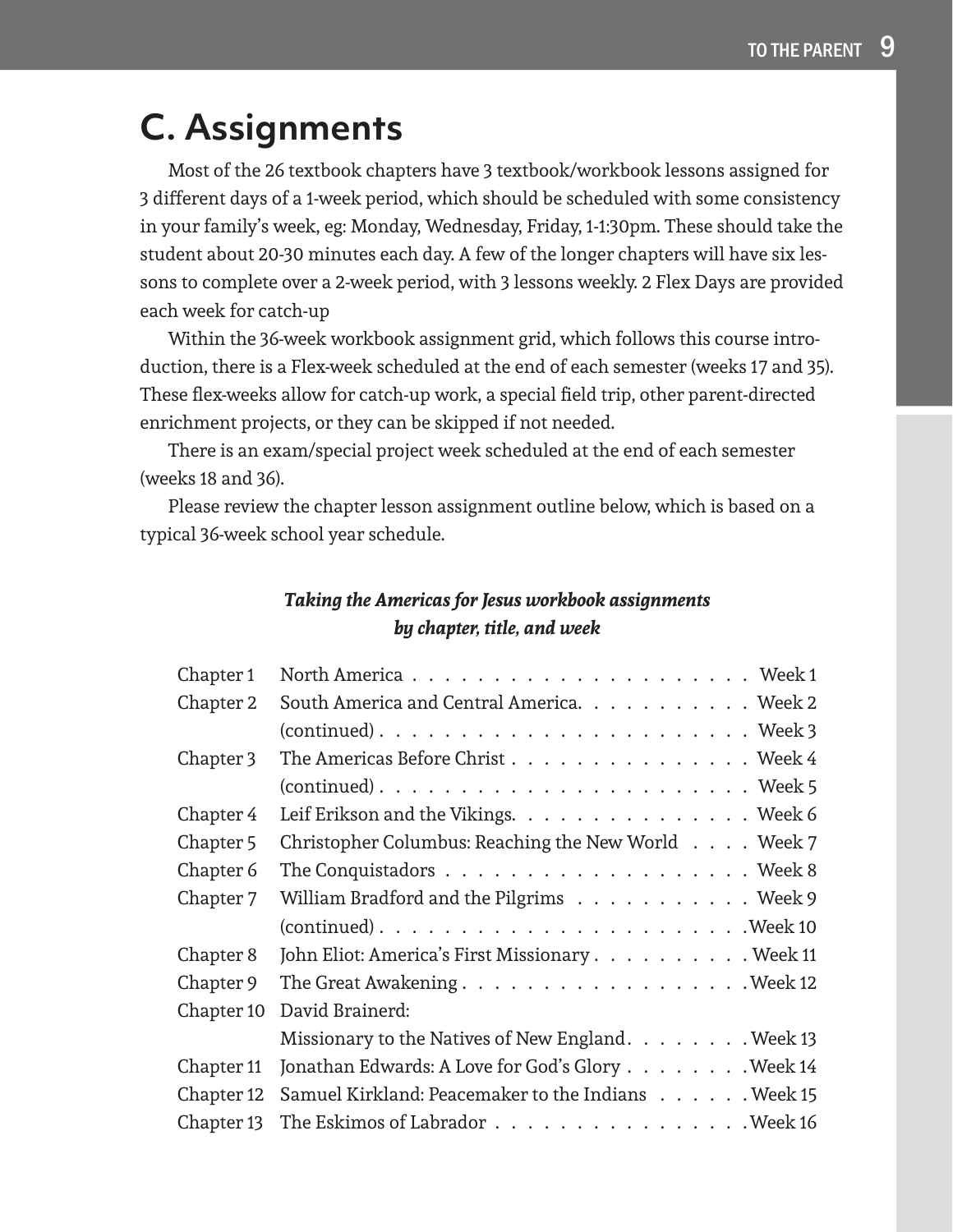|            | 1st Semester Flex week (catch up or skip if not needed) Week 17           |
|------------|---------------------------------------------------------------------------|
|            | 1st Semester Exam and Special Project. Week 18                            |
|            | Chapter 14 Lemuel Haynes: Pastor in New England Week 19                   |
| Chapter 15 | Asahel Nettleton: Preaching Christ to America. Week 20                    |
| Chapter 16 | Melinda Rankin: Twenty Years in Mexico Week 21                            |
|            | Chapter 17 Captain Allen Gardiner: Tierra Del Fuego Week 22               |
|            |                                                                           |
|            | Chapter 18 John Horden: Taking the Gospel to Hudson Bay Week 24           |
| Chapter 19 | Robert Kalley: The Wolf from Scotland Week 25                             |
|            |                                                                           |
|            | Chapter 20 W.B. Grubb: The Paraguayan Chaco Week 27                       |
|            | Chapter 21 Dwight L. Moody: American Evangelist Week 28                   |
|            |                                                                           |
|            | Chapter 22 Henry and Elizabeth Spalding: Among the Nez Perce. Week 30     |
|            | Chapter 23 A Light in the North: Clah Brings the Gospel to Alaska Week 31 |
|            | Chapter 24 George Darley: Pastor to Prospectors and Gamblers Week 32      |
|            | Chapter 25 Elizabeth Elliot: The Gospel for the Aucas Week 33             |
|            | Chapter 26 Betty Greene: Flying for the Glory of God Week 34              |
|            | 2nd Semester Flex week (catch up or skip if not needed) Week 35           |
|            | 2nd Semester Exam and Special Project Week 36                             |

### **Chapter Assignment Activities**

- 1. The following activities are assigned each week:
	- a. Studying God's Word
	- b. Remembering Facts
	- c. Looking at Land and Life
	- d. Prayer Points
	- e. Enrichment Project
- 2. There will also be end-of-semester learning activities:
	- a. Semester exam
	- b. Semester special project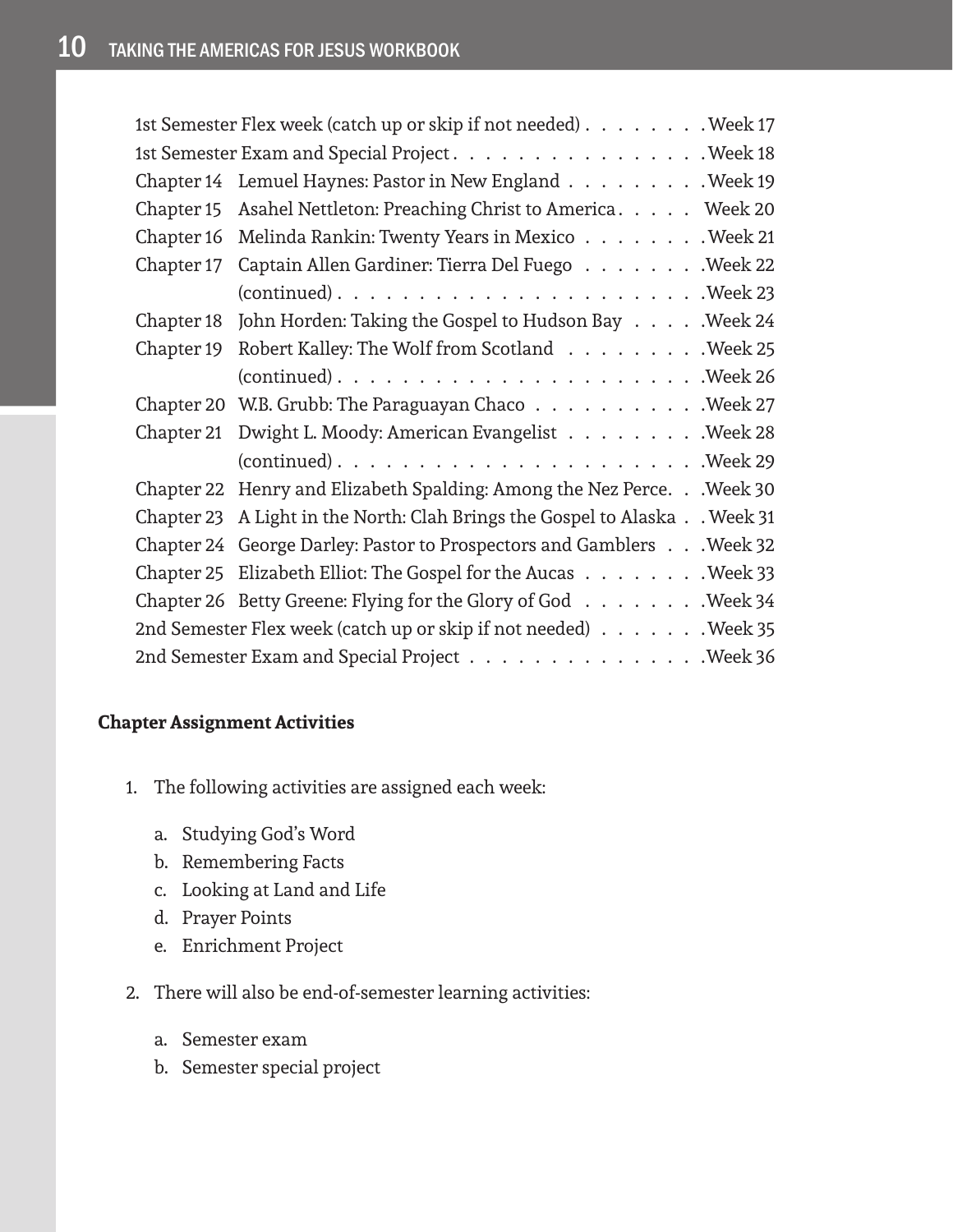#### **Completing Chapter Assignments**

The student should complete the assigned workbook pages in the order given as outlined on the course schedule and *after* reading the chapter (or half chapter) assigned. In order to prepare for these workbook pages, the student could underline or highlight key dates, persons, and events, or write them down in a notebook while reading the textbook. Upon completion of reading the assigned text, students may complete the workbook pages "open textbook."

#### **Completing Chapter Assignment Enrichment Projects**

The enrichment projects are meant as an opportunity for the student to extend his/ her knowledge of the chapter with hands-on learning activities. Most require minimal preparation, supplies, and clean-up. It is suggested that the teaching parent review the enrichment project instructions at least one week ahead of time so supplies are onhand or easily obtained before they are needed. An expanding file or 3-ring binder is recommended for record keeping and memorabilia storage of the enrichment projects (or photographs of them) as the student completes each one.

#### **Completing Exams**

The student should review their completed workbook assignments before taking the multiple choice exams included at the end of the two different semesters. (Hint: The student should focus on studying the workbook questions with correct(ed) answers.) Exams are NOT to be taken "open textbook." Students must use their memory to accurately answer the multiple choice questions.

### **D. Grades**

Grading is optional, but there are two types of grades for this workbook if desired.

- 1. Pass/Fail for completion of weekly assignments to keep the student on track with the work.
- 2. Letter grades for semester exams and special projects so the student begins to learn about grading on a letter scale.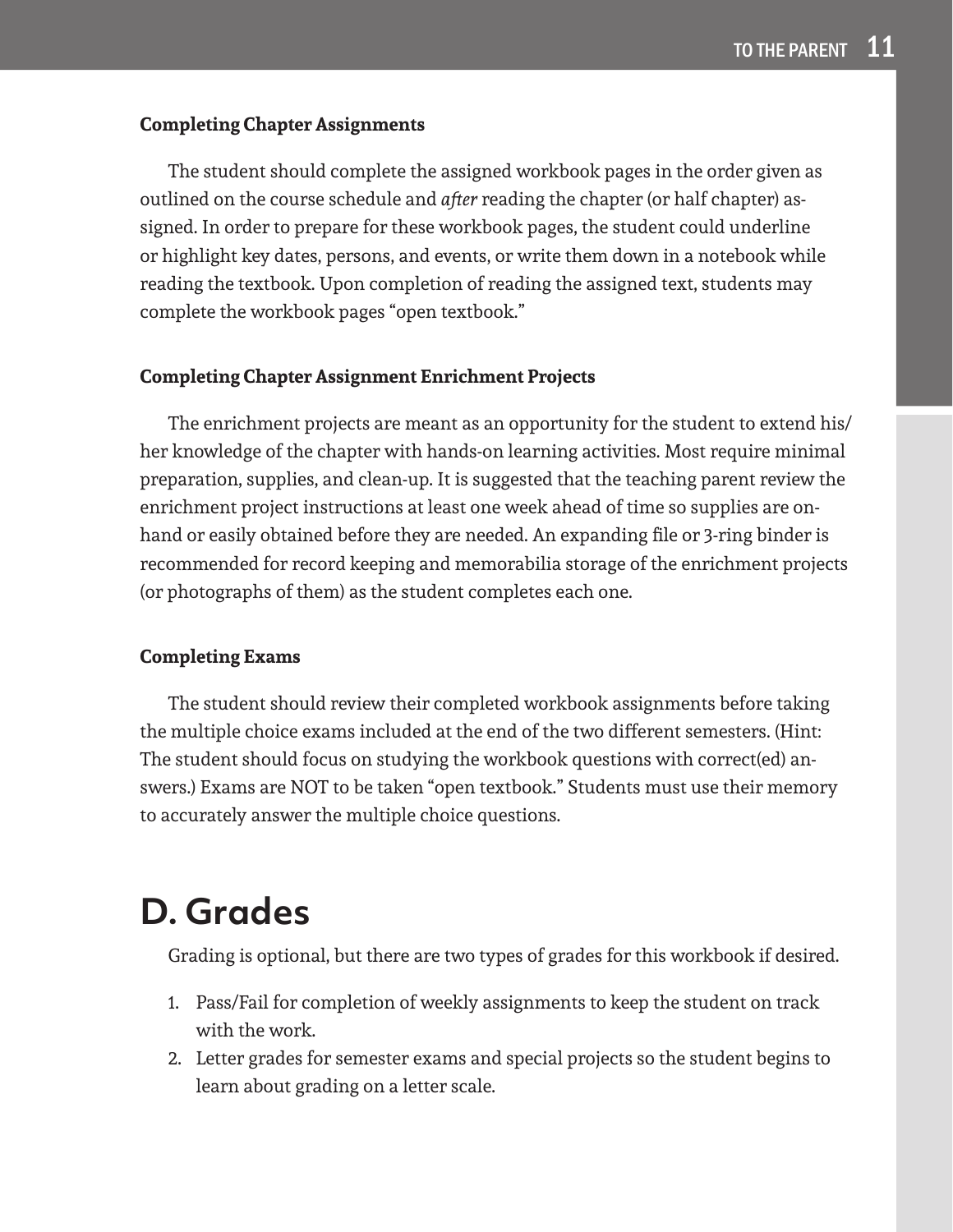#### **Workbook Assignments**

To grade workbook assignments, if most or all tasks within the assignment were completed in a reasonable manner, then the grade would be P for Pass. (The teacher should use the answer key to check for accuracy.) If not, then the grade would be F for Fail. It is suggested that no Fs are allowed by the teaching parent, so the student should return to the assignment to complete fully and correct what was incorrect.

#### **Exams**

To grade exams, the teacher should use the answer key to determine if the student answered the multiple choice questions correctly or incorrectly, then total each. Divide the total number of questions answered correctly with the total number of questions possible to calculate the percentage of correct answers.

For example, if 8 out of 11 questions were correct, then the percentage grade for that assignment or exam will be 72% because:

 $8/11 = 8$  divided by  $11 = 0.72 = 72\%$ 

The following may be used to assign grade values based on the percentage of correct answers:

90 to 100 percent =  $A$ 80 to 89 percent =  $B$ 70 to 79 percent  $= C$ 60 to 69 percent =  $D$ 0 to 59 percent  $=$   $F$ 

#### **Grade Values for End-of-Semester Special Projects**

Each of the two semesters end with a special project. The instruction steps are listed under each project description.

For grading these, we recommend using the following criteria:

- 1. Are the facts in action, orally, and/or recorded in writing, correct?
- 2. Did the student complete the project as instructed?
- 3. Did the student give a presentation, explaining the project and associated facts?
- 4. Did the student willingly do a good job to the best of his or her ability?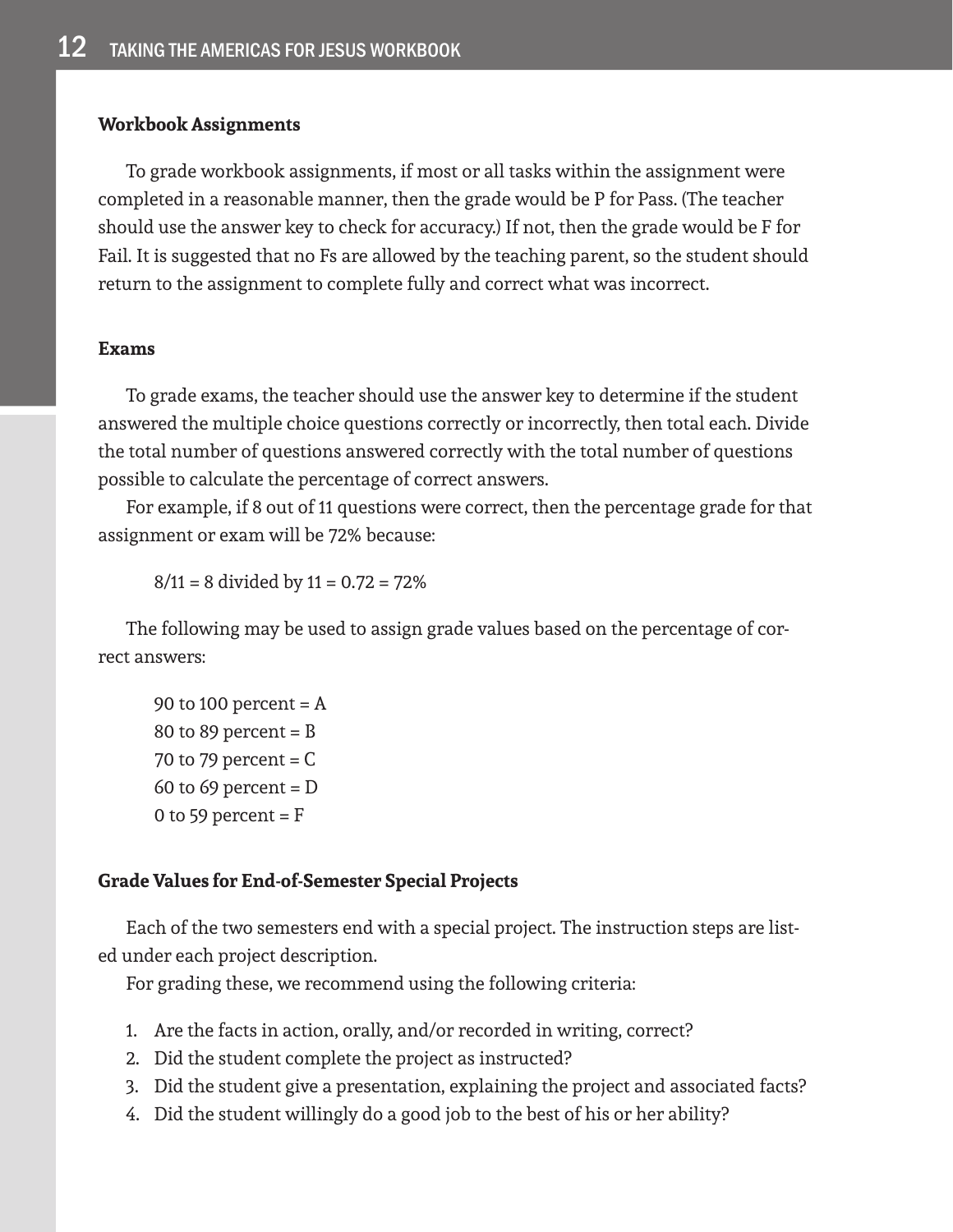- 5. With teaching parent guidance, did the student do the majority of work himself or herself?
- 6. Were titles, subtitles, descriptions, pictures, labels, and graphics included and legible?

Rate each item above on a scale of 1-10. Total the points. Assign a grade according to points:

 $A = 55-60$  points  $B = 45-54$  points  $C = 35-44$  points  $D = 25-34$  points  $F =$  below 24 points

### **Calculating End-of-Semester and End-of-Year Grades**

Grades for end-of-semester exams and special projects will be added together to calculate the end-of-semester and end-of-year grades. These are to be considered equal in weight for the overall grade for the year, so simply find the average. For example:

- 1st semester exam grade (B-) averaged with 1st semester special project grade (A) means the grade for 1st semester is a (B+).
- 2nd semester exam grade (C) averaged with 2nd semester special project grade (B+) means the grade for 2nd semester is a (B-)
- The 1st semester grade (B+) averaged with 2nd semester grade (B-) means the grade for the year is a (B).

# **E. Additional Items**

#### **Prayer Points**

Some chapters contain "Prayer Points" at the end, which are referenced in the workbook weekly prayer assignments. This is one of the ways the student applies what they learn about the Americas. If we are to seek the kingdom of Jesus first (Matt. 6:33), prayer is one of the ways that we do this: *Your kingdom come, Your will be done on earth*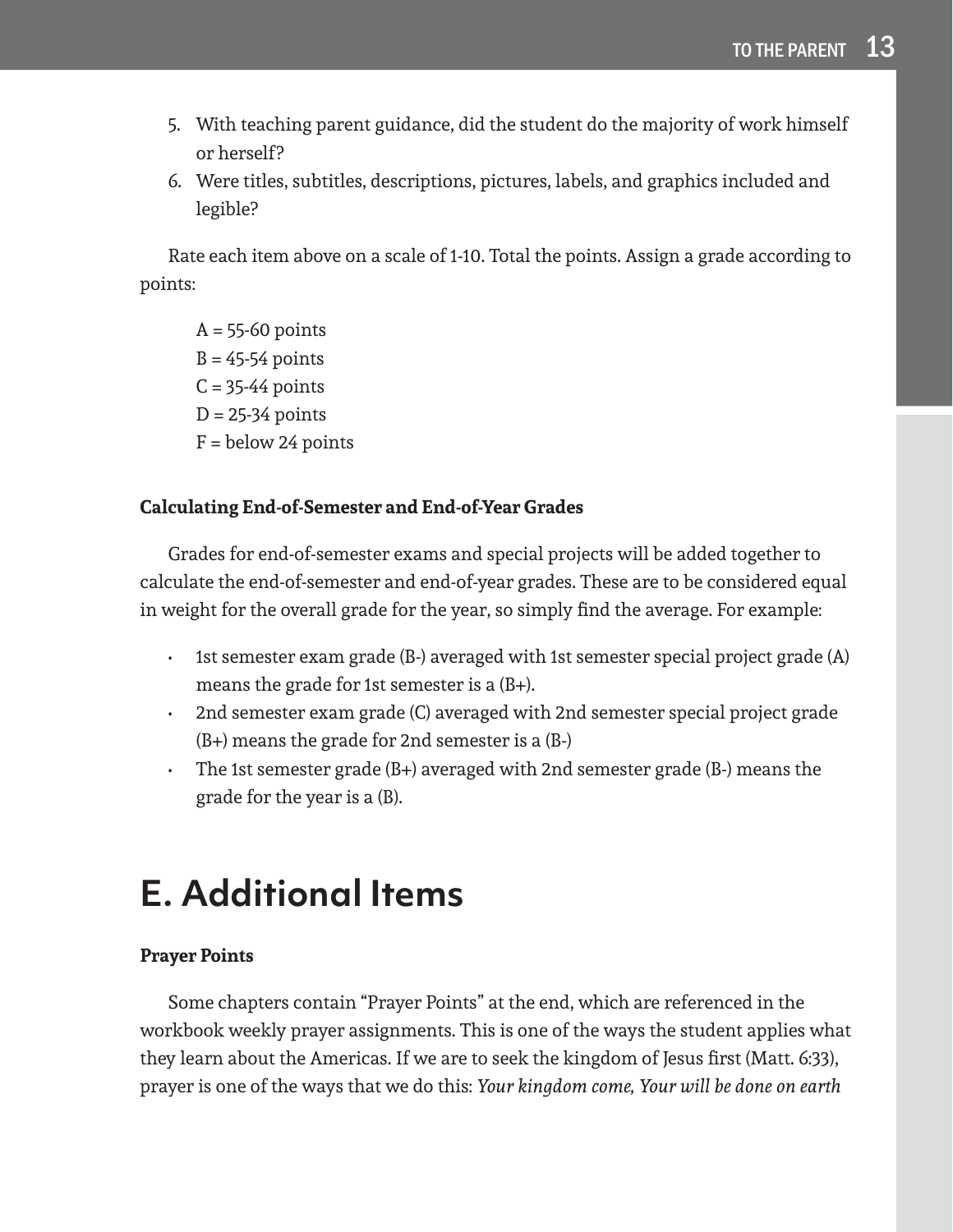*as it is heaven* (Matt. 6:10). Prayer Points are a great opportunity to involve the whole family in praying for the nations.

#### **Schedule**

The course schedule grid included in this workbook, which follows this course introduction, is our recommendation. The teaching parent may adapt the schedule to suit their needs. The schedule is based on a 36-week school year, divided into 1st and 2nd semesters, so as to complete the 26 chapters of the textbook in one school year. A Flex-week is built into the schedule at the end of each semester to allow the teaching parent and student some flexibility.

#### **Testing**

There are two exams for this workbook.

- 1. 1st semester exam
- 2. 2nd semester exam

#### **Ultimate Objectives**

This course has been prepared by authors and editors who are committed to the glory of God and to the preeminence of the Lord Jesus Christ in all things. Therefore, the essential objectives for the student must be:

- 1. That all who study this course would give God the glory for His sovereignty, His power, His goodness, His judgments, and His mercy.
- 2. That the student would recognize that Jesus Christ is indeed King of kings and Lord of lords.
- 3. That the student would see how God works through the lives of individual disciples of the Lord Jesus Christ, who by God's grace, are used for the furtherance of the kingdom of Jesus Christ.
- 4. That the student would find relevance in these historical studies for himself or herself; that these studies would render meaning and purpose to history and to the lives we live.
- 5. That the student would better understand the times in which he or she lives, given an understanding of what has gone before.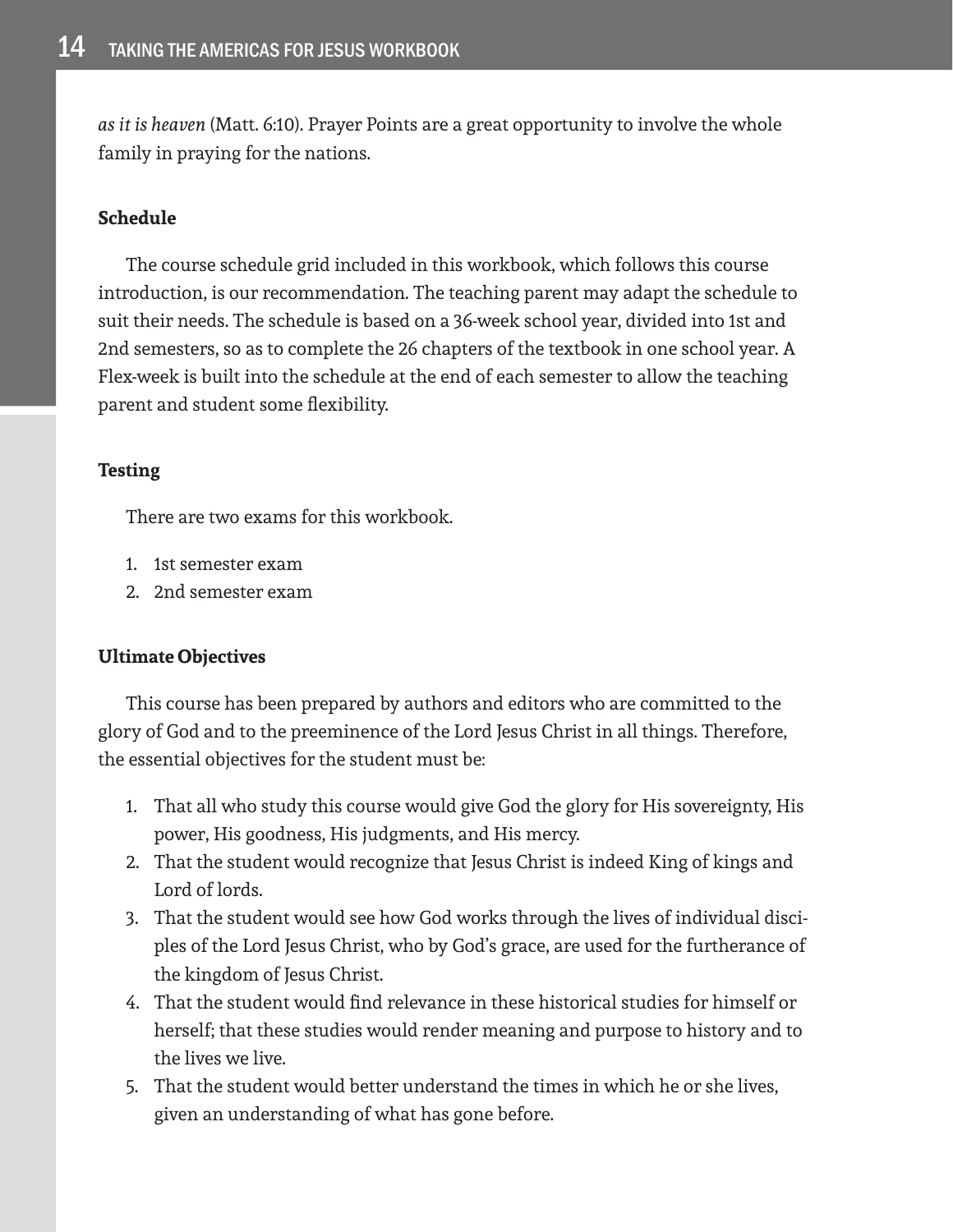- 6. That the student would gain an optimism about the Kingdom of God worldwide, even as the kingdoms of men rise and fall.
- 7. That the student would have a mind and an eye for the important events in history, as defined by a biblical world and life view.
- 8. That the student would know Scripture better and see its amazing relevance to history and life, especially as the many Scripture passages are read through the duration of this course.

For Christ's Kingdom, Shari McMinn The Generations Curriculum Team March 2021, AD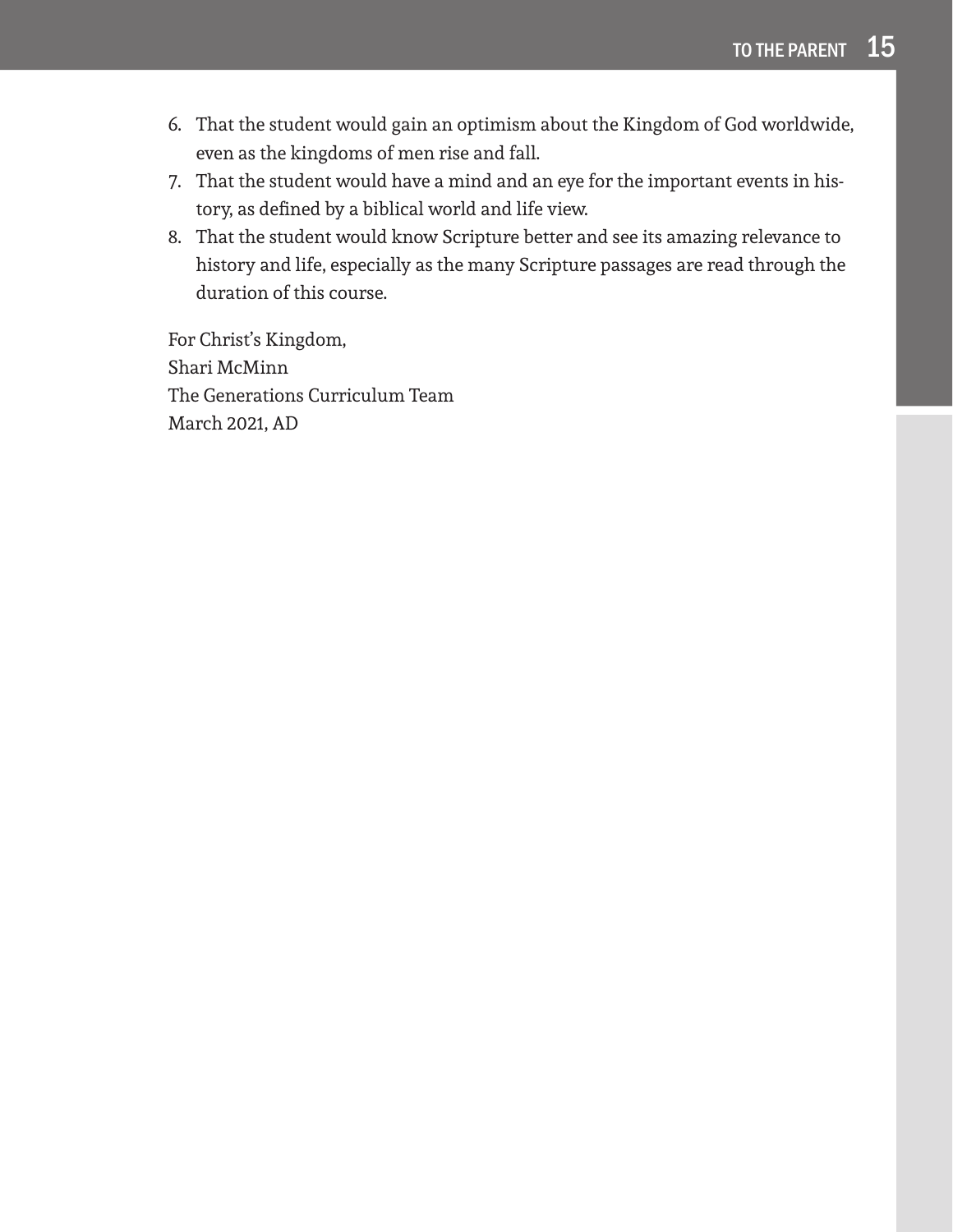| Date              | Day            | Assignment                                                                               | <b>Due Date</b> | P/F<br>Grade |
|-------------------|----------------|------------------------------------------------------------------------------------------|-----------------|--------------|
|                   |                | <b>First Semester</b>                                                                    |                 |              |
|                   | $\mathbf{1}$   | Read and discuss Chapter 1 with your parent                                              |                 |              |
| Week 1            | $\overline{2}$ | Review charts and maps then complete<br><b>Chapter 1 workbook Assignment</b>             |                 |              |
|                   | 3              | Do Chapter 1 Enrichment project                                                          |                 |              |
|                   | $\overline{4}$ | Flex Day - Finish Assignment, continue<br>Enrichment project, or take a break            |                 |              |
|                   | 5              | Flex Day - Finish Assignment, continue<br>Enrichment project, or take a break            |                 |              |
|                   | $\mathbf{1}$   | Read and discuss Chapter 2 first half with<br>your parent                                |                 |              |
|                   | $\overline{2}$ | Review charts and maps then complete<br><b>Chapter 2 first half workbook Assignment</b>  |                 |              |
| Week <sub>2</sub> | 3              | Do Chapter 2 Enrichment project #1                                                       |                 |              |
|                   | 4              | Flex Day - Finish Assignment, continue<br>Enrichment project, or take a break            |                 |              |
|                   | 5              | Flex Day - Finish Assignment, continue<br>Enrichment project, or take a break            |                 |              |
|                   | $\mathbf{1}$   | Read and discuss Chapter 2 second half<br>with your parent                               |                 |              |
|                   | $\overline{2}$ | Review charts and maps then complete<br><b>Chapter 2 second half workbook Assignment</b> |                 |              |
| Week <sub>3</sub> | 3              | Do Chapter 2 Enrichment project #2                                                       |                 |              |
|                   | $\overline{4}$ | Flex Day - Finish Assignment, continue<br>Enrichment project, or take a break            |                 |              |
|                   | 5              | Flex Day - Finish Assignment, continue<br>Enrichment project, or take a break            |                 |              |
|                   | $\mathbf{1}$   | Read and discuss Chapter 3 first half with<br>your parent                                |                 |              |
|                   | $\overline{2}$ | Review charts and maps then complete<br><b>Chapter 3 first half workbook Assignment</b>  |                 |              |
| Week 4            | 3              | Do Chapter 3 Enrichment project #1                                                       |                 |              |
|                   | 4              | Flex Day - Finish Assignment, continue<br>Enrichment project, or take a break            |                 |              |
|                   | 5              | Flex Day - Finish Assignment, continue<br>Enrichment project, or take a break            |                 |              |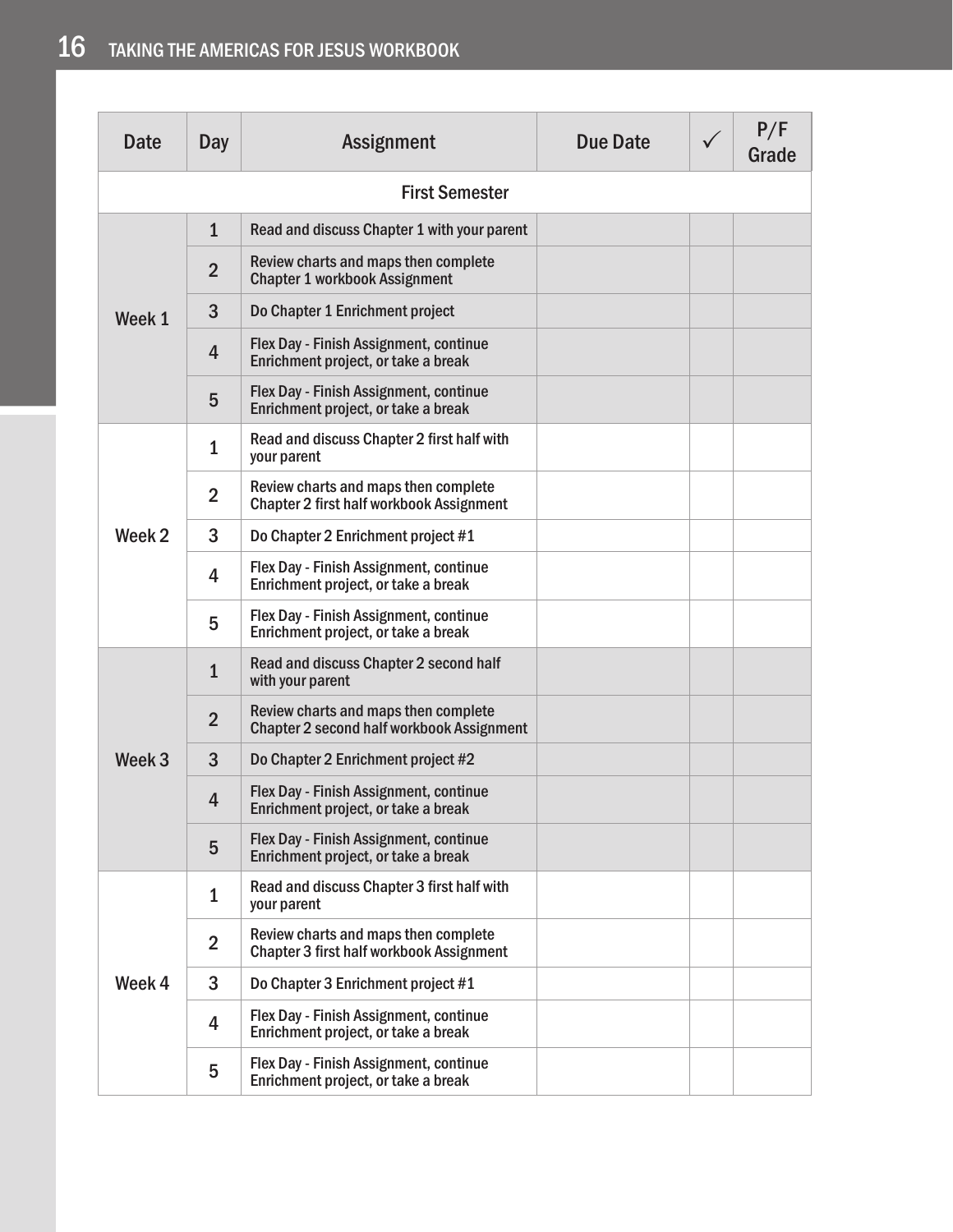### TO THE PARENT 17

| <b>Date</b>       | Day            | Assignment                                                                               | <b>Due Date</b> | P/F<br>Grade |
|-------------------|----------------|------------------------------------------------------------------------------------------|-----------------|--------------|
| Week <sub>5</sub> | $\mathbf{1}$   | Read and discuss Chapter 3 second half<br>with your parent                               |                 |              |
|                   | $\overline{2}$ | Review charts and maps then complete<br><b>Chapter 3 second half workbook Assignment</b> |                 |              |
|                   | 3              | Do Chapter 3 Enrichment project #2                                                       |                 |              |
|                   | 4              | Flex Day - Finish Assignment, continue<br>Enrichment project, or take a break            |                 |              |
|                   | 5              | Flex Day - Finish Assignment, continue<br>Enrichment project, or take a break            |                 |              |
|                   | $\mathbf{1}$   | Read and discuss Chapter 4 with your parent                                              |                 |              |
| Week 6            | $\overline{2}$ | Review charts and maps then complete<br><b>Chapter 4 workbook Assignment</b>             |                 |              |
|                   | 3              | Do Chapter 4 Enrichment project                                                          |                 |              |
|                   | 4              | Flex Day - Finish Assignment, continue<br>Enrichment project, or take a break            |                 |              |
|                   | 5              | Flex Day - Finish Assignment, continue<br>Enrichment project, or take a break            |                 |              |
|                   | $\mathbf{1}$   | Read and discuss Chapter 5 with your parent                                              |                 |              |
|                   | $\overline{2}$ | Review charts and maps then complete<br><b>Chapter 5 workbook Assignment</b>             |                 |              |
| Week 7            | 3              | Do Chapter 5 Enrichment project                                                          |                 |              |
|                   | $\overline{4}$ | Flex Day - Finish Assignment, continue<br>Enrichment project, or take a break            |                 |              |
|                   | 5              | Flex Day - Finish Assignment, continue<br>Enrichment project, or take a break            |                 |              |
|                   | $\mathbf{1}$   | Read and discuss Chapter 6 with your parent                                              |                 |              |
|                   | $\overline{2}$ | Review charts and maps then complete<br><b>Chapter 6 workbook Assignment</b>             |                 |              |
| Week 8            | 3              | Do Chapter 6 Enrichment project                                                          |                 |              |
|                   | 4              | Flex Day - Finish Assignment, continue<br>Enrichment project, or take a break            |                 |              |
|                   | 5              | Flex Day - Finish Assignment, continue<br>Enrichment project, or take a break            |                 |              |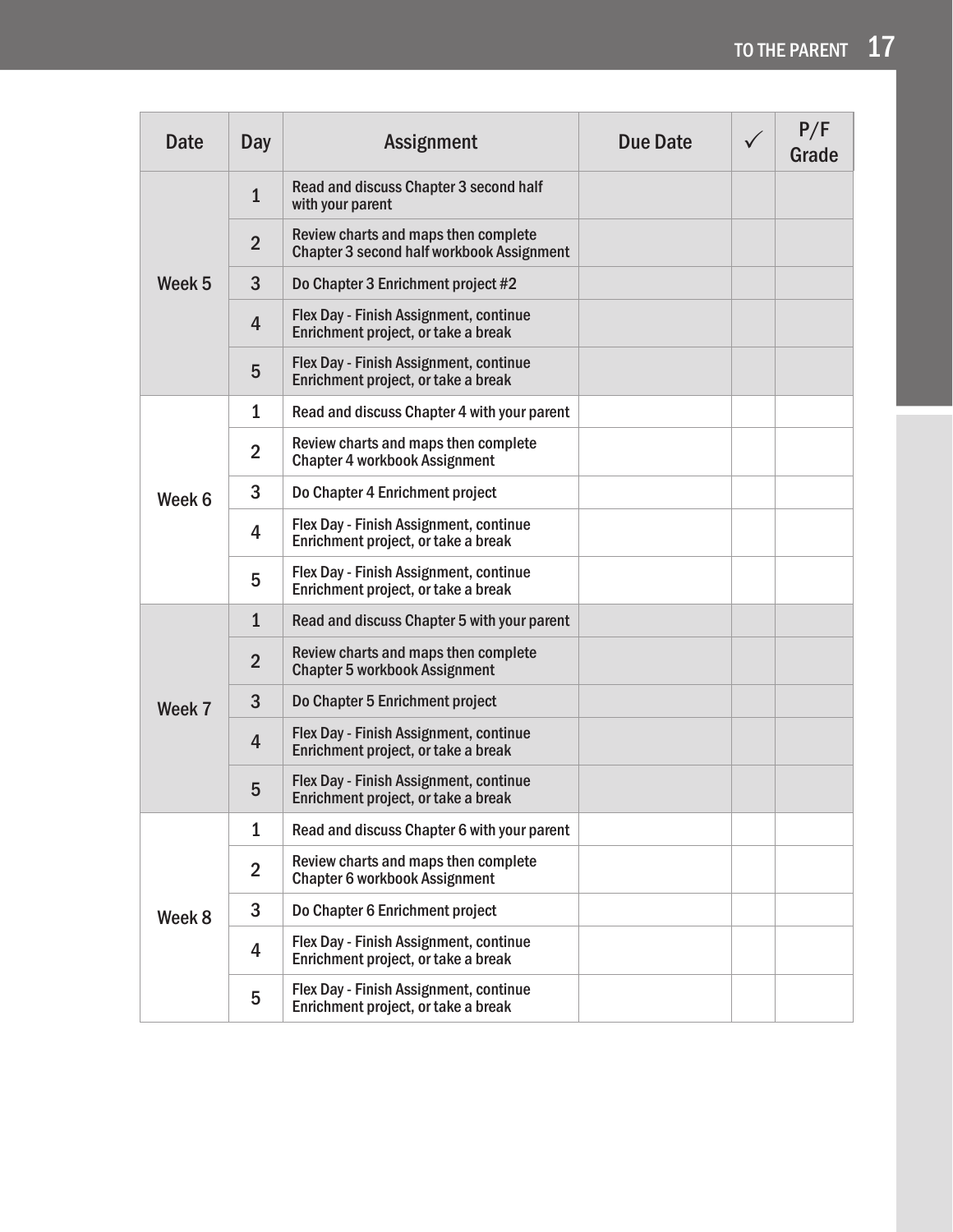| Date    | Day            | <b>Assignment</b>                                                                       | <b>Due Date</b> | P/F<br>Grade |
|---------|----------------|-----------------------------------------------------------------------------------------|-----------------|--------------|
| Week 9  | $\mathbf{1}$   | Read and discuss Chapter 7 first half with<br>your parent                               |                 |              |
|         | $\overline{2}$ | Review charts and maps then complete<br><b>Chapter 7 first half workbook Assignment</b> |                 |              |
|         | 3              | Do Chapter 7 Enrichment project #1                                                      |                 |              |
|         | $\overline{4}$ | Flex Day - Finish Assignment, continue<br>Enrichment project, or take a break           |                 |              |
|         | 5              | Flex Day - Finish Assignment, continue<br>Enrichment project, or take a break           |                 |              |
| Week 10 | $\mathbf{1}$   | Read and discuss Chapter 7 second half<br>with your parent                              |                 |              |
|         | $\overline{2}$ | Review charts and maps then complete<br>Chapter 7 second half workbook Assignment       |                 |              |
|         | 3              | Do Chapter 7 Enrichment project #2                                                      |                 |              |
|         | 4              | Flex Day - Finish Assignment, continue<br>Enrichment project, or take a break           |                 |              |
|         | 5              | Flex Day - Finish Assignment, continue<br>Enrichment project, or take a break           |                 |              |
|         | $\mathbf{1}$   | Read and discuss Chapter 8 with your parent                                             |                 |              |
|         | $\overline{2}$ | Review charts and maps then complete<br><b>Chapter 8 workbook Assignment</b>            |                 |              |
| Week 11 | 3              | Do Chapter 8 Enrichment project                                                         |                 |              |
|         | $\overline{4}$ | Flex Day - Finish Assignment, continue<br>Enrichment project, or take a break           |                 |              |
|         | 5              | Flex Day - Finish Assignment, continue<br>Enrichment project, or take a break           |                 |              |
|         | $\mathbf{1}$   | Read and discuss Chapter 9 with your parent                                             |                 |              |
|         | $\overline{2}$ | Review charts and maps then complete<br><b>Chapter 9 workbook Assignment</b>            |                 |              |
| Week 12 | 3              | Do Chapter 9 Enrichment project                                                         |                 |              |
|         | 4              | Flex Day - Finish Assignment, continue<br>Enrichment project, or take a break           |                 |              |
|         | 5              | Flex Day - Finish Assignment, continue<br>Enrichment project, or take a break           |                 |              |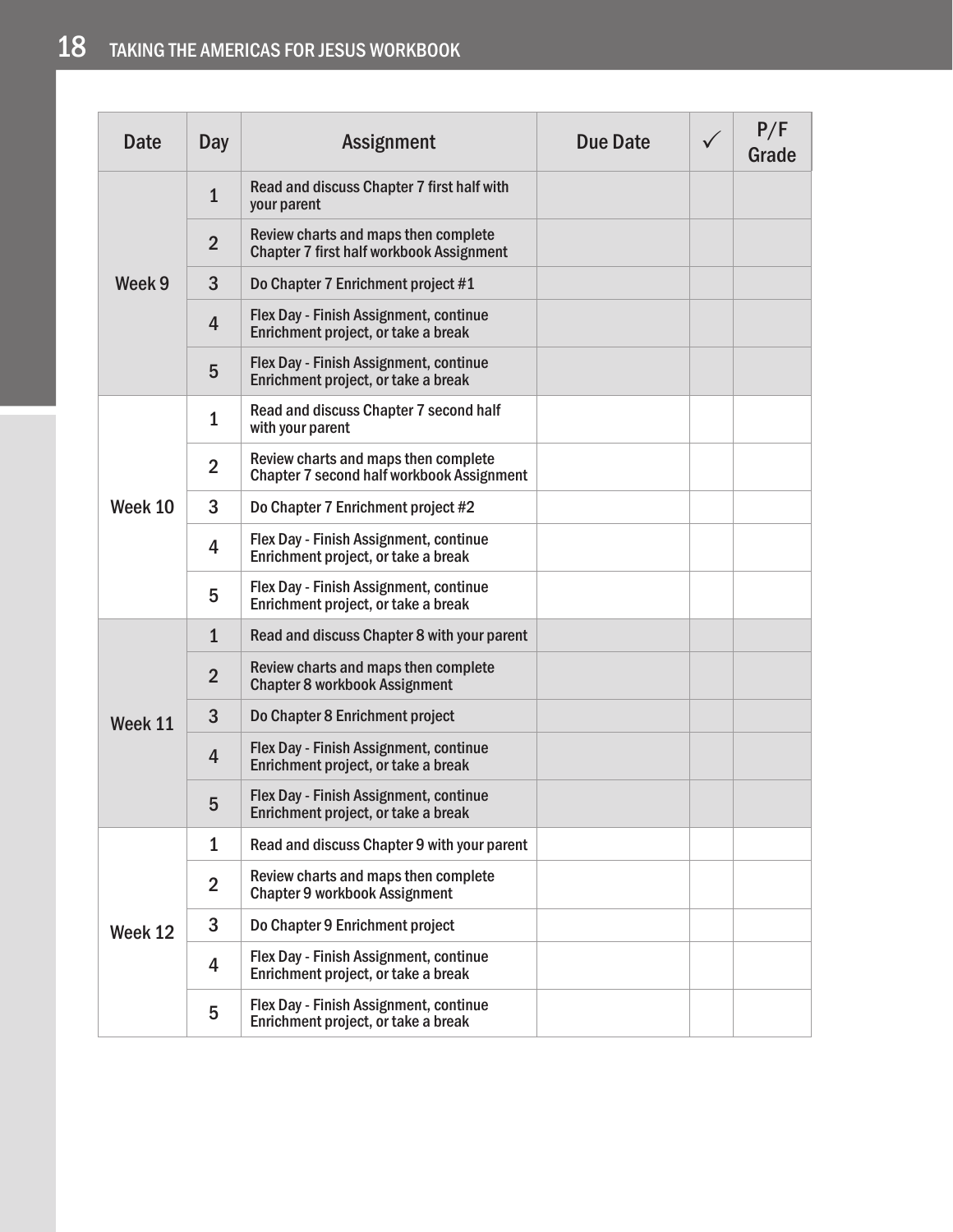| <b>Date</b> | Day            | Assignment                                                                    | <b>Due Date</b> | P/F<br>Grade |
|-------------|----------------|-------------------------------------------------------------------------------|-----------------|--------------|
| Week 13     | $\mathbf{1}$   | Read and discuss Chapter 10 with your<br>parent                               |                 |              |
|             | $\overline{2}$ | Review charts and maps then complete<br><b>Chapter 10 workbook Assignment</b> |                 |              |
|             | 3              | Do Chapter 10 Enrichment project                                              |                 |              |
|             | 4              | Flex Day - Finish Assignment, continue<br>Enrichment project, or take a break |                 |              |
|             | 5              | Flex Day - Finish Assignment, continue<br>Enrichment project, or take a break |                 |              |
|             | $\mathbf{1}$   | Read and discuss Chapter 11 with your<br>parent                               |                 |              |
| Week 14     | $\overline{2}$ | Review charts and maps then complete<br><b>Chapter 11 workbook Assignment</b> |                 |              |
|             | 3              | Do Chapter 11 Enrichment project                                              |                 |              |
|             | 4              | Flex Day - Finish Assignment, continue<br>Enrichment project, or take a break |                 |              |
|             | 5              | Flex Day - Finish Assignment, continue<br>Enrichment project, or take a break |                 |              |
|             | $\mathbf{1}$   | Read and discuss Chapter 12 with your<br>parent                               |                 |              |
|             | $\overline{2}$ | Review charts and maps then complete<br><b>Chapter 12 workbook Assignment</b> |                 |              |
| Week 15     | 3              | Do Chapter 12 Enrichment project                                              |                 |              |
|             | $\overline{4}$ | Flex Day - Finish Assignment, continue<br>Enrichment project, or take a break |                 |              |
|             | 5              | Flex Day - Finish Assignment, continue<br>Enrichment project, or take a break |                 |              |
|             | $\mathbf{1}$   | Read and discuss Chapter 13 with your<br>parent                               |                 |              |
|             | $\overline{2}$ | Review charts and maps then complete<br><b>Chapter 13 workbook Assignment</b> |                 |              |
| Week 16     | 3              | Do Chapter 13 Enrichment project                                              |                 |              |
|             | 4              | Flex Day - Finish Assignment, continue<br>Enrichment project, or take a break |                 |              |
|             | 5              | Flex Day - Finish Assignment, continue<br>Enrichment project, or take a break |                 |              |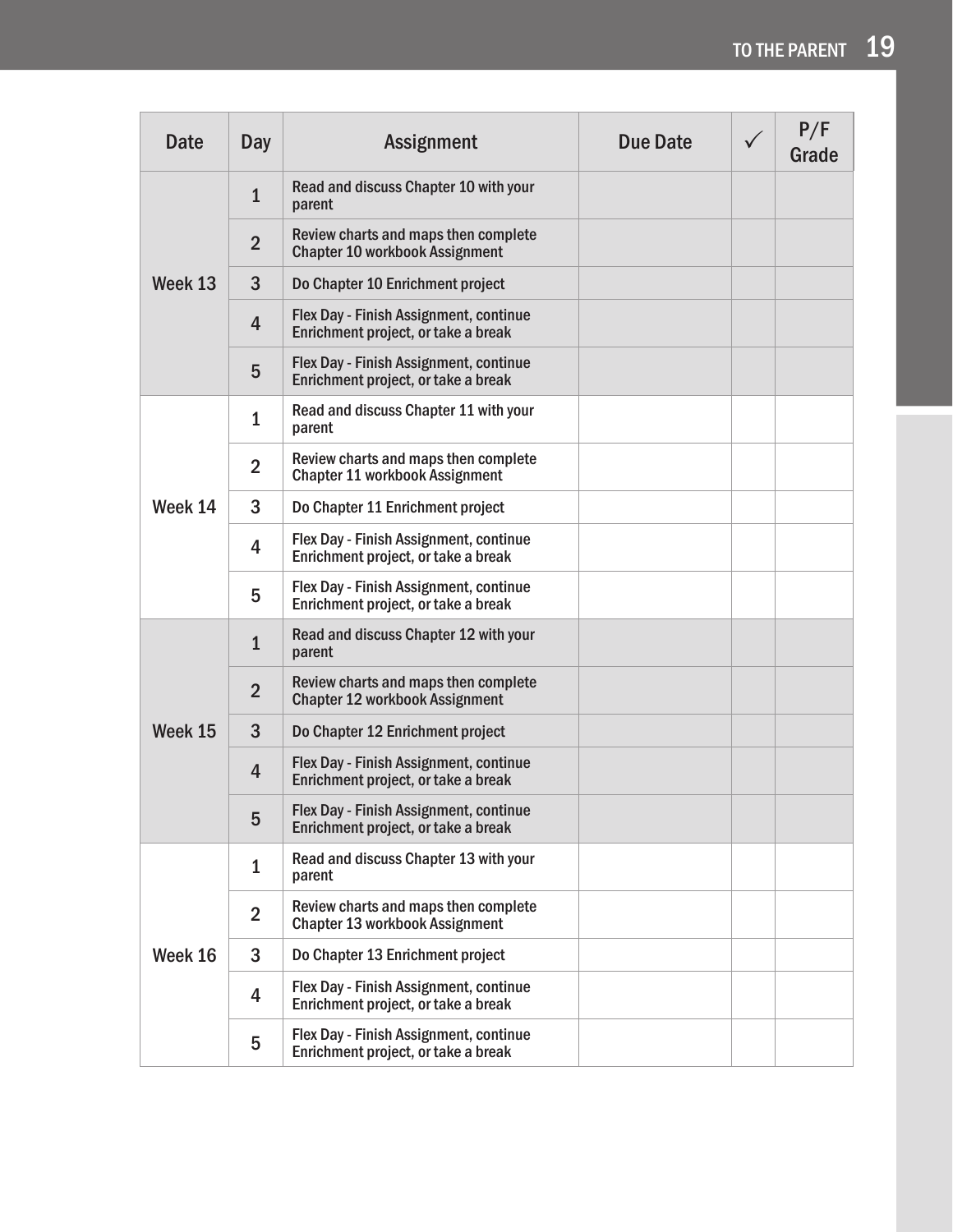| <b>Date</b>                  | Day            | <b>Assignment</b>                                                                                                                                        | <b>Due Date</b> | P/F<br>Grade |
|------------------------------|----------------|----------------------------------------------------------------------------------------------------------------------------------------------------------|-----------------|--------------|
|                              | $\mathbf{1}$   | 1st Semester Flex week (catch up or skip if<br>not needed)                                                                                               |                 |              |
|                              | $\overline{2}$ | 1st Semester Flex week (catch up or skip if<br>not needed)                                                                                               |                 |              |
| Week 17                      | 3              | 1st Semester Flex week (catch up or skip if<br>not needed)                                                                                               |                 |              |
|                              | $\overline{4}$ | 1st Semester Flex week (catch up or skip if<br>not needed)                                                                                               |                 |              |
|                              | 5              | 1st Semester Flex week (catch up or skip if<br>not needed)                                                                                               |                 |              |
| Week 18                      | $\mathbf{1}$   | Ist Semester Exam: before taking, student<br>should read through workbook Assignment<br>answers Chapters 1-13                                            |                 |              |
|                              | $\overline{2}$ | <b>1st Semester Special Project "Taking</b><br>the Americas For Jesus Poster" Day 1:<br>Preparation                                                      |                 |              |
|                              | 3              | <b>1st Semester Special Project: "Taking</b><br>the Americas for Jesus Poster" Day 2:<br><b>Production</b>                                               |                 |              |
|                              | 4              | Flex Day - Finish Special Project or take a<br>break                                                                                                     |                 |              |
|                              | 5              | Flex Day - Finish Special Project or take a<br>break                                                                                                     |                 |              |
| <b>1st Semester</b><br>Grade |                | <b>Grade averaged from Chapters 1-13</b><br>Assignments (if graded) + 1st Semester<br>Exam + 1st Semester Special Project = 2st<br><b>Semester Grade</b> |                 |              |
|                              |                | <b>Second Semester</b>                                                                                                                                   |                 |              |
|                              | $\mathbf{1}$   | Read and discuss Chapter 14 with your<br>parent                                                                                                          |                 |              |
|                              | $\overline{2}$ | Review charts and maps then complete<br><b>Chapter 14 workbook Assignment</b>                                                                            |                 |              |
| Week 19                      | 3              | Do Chapter 14 Enrichment project                                                                                                                         |                 |              |
|                              | $\overline{4}$ | Flex Day - Finish Assignment, continue<br>Enrichment project, or take a break                                                                            |                 |              |
|                              | 5              | Flex Day - Finish Assignment, continue<br>Enrichment project, or take a break                                                                            |                 |              |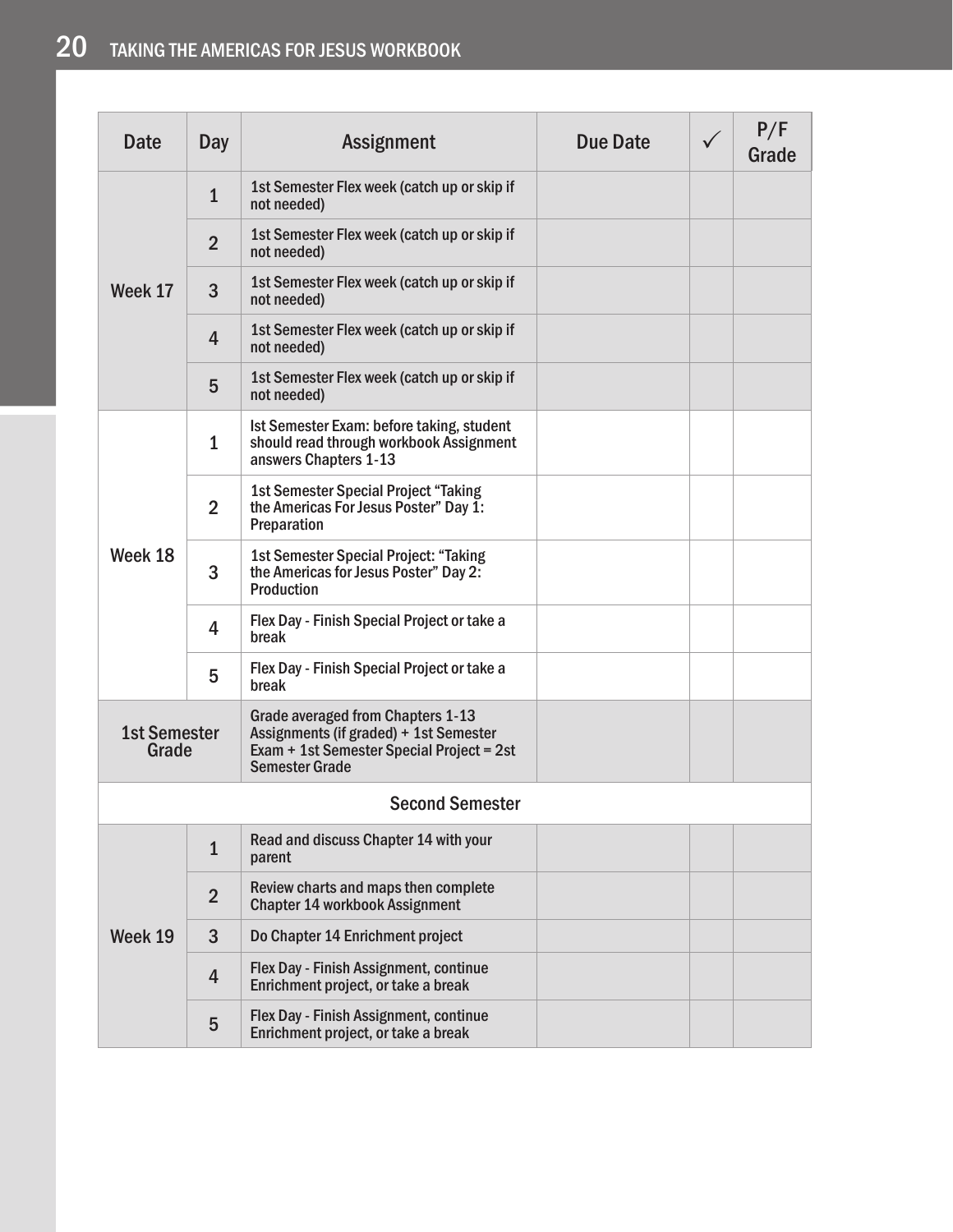| <b>Date</b> | Day            | Assignment                                                                                   | <b>Due Date</b> | P/F<br>Grade |
|-------------|----------------|----------------------------------------------------------------------------------------------|-----------------|--------------|
| Week 20     | $\mathbf{1}$   | Read and discuss Chapter 15 with your<br>parent                                              |                 |              |
|             | $\overline{2}$ | Review charts and maps then complete<br><b>Chapter 15 workbook Assignment</b>                |                 |              |
|             | 3              | Do Chapter 15 Enrichment project                                                             |                 |              |
|             | 4              | Flex Day - Finish Assignment, continue<br>Enrichment project, or take a break                |                 |              |
|             | 5              | Flex Day - Finish Assignment, continue<br>Enrichment project, or take a break                |                 |              |
|             | $\overline{1}$ | Read and discuss Chapter 16 with your<br>parent                                              |                 |              |
|             | $\overline{2}$ | Review charts and maps then complete<br><b>Chapter 16 workbook Assignment</b>                |                 |              |
| Week 21     | 3              | Do Chapter 16 Enrichment project                                                             |                 |              |
|             | 4              | Flex Day - Finish Assignment, continue<br>Enrichment project, or take a break                |                 |              |
|             | 5              | Flex Day - Finish Assignment, continue<br>Enrichment project, or take a break                |                 |              |
|             | $\mathbf{1}$   | Read and discuss Chapter 17 first half with<br>your parent                                   |                 |              |
|             | $\overline{2}$ | Review charts and maps then complete<br><b>Chapter 17 first half workbook Assignment</b>     |                 |              |
| Week 22     | 3              | Do Chapter 17 Enrichment project #1                                                          |                 |              |
|             | 4              | Flex Day - Finish Assignment, continue<br>Enrichment project, or take a break                |                 |              |
|             | 5              | Flex Day - Finish Assignment, continue<br>Enrichment project, or take a break                |                 |              |
|             | $\mathbf{1}$   | Read and discuss Chapter 17 second half<br>with your parent                                  |                 |              |
|             | $\overline{2}$ | Review charts and maps then complete<br><b>Chapter 17 second half workbook</b><br>Assignment |                 |              |
| Week 23     | 3              | Do Chapter 17 Enrichment project #2                                                          |                 |              |
|             | 4              | Flex Day - Finish Assignment, continue<br>Enrichment project, or take a break                |                 |              |
|             | 5              | Flex Day - Finish Assignment, continue<br>Enrichment project, or take a break                |                 |              |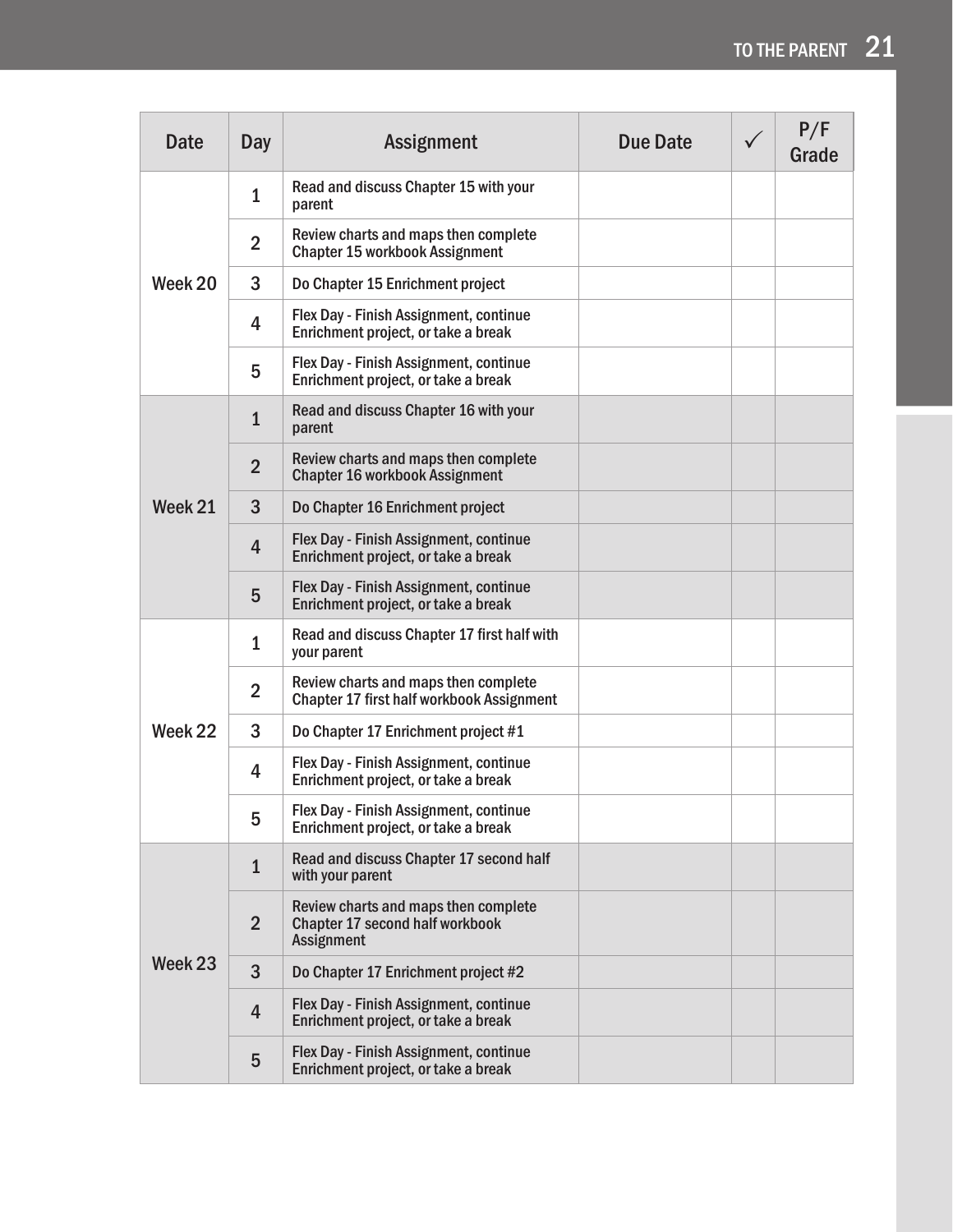| Date    | Day            | Assignment                                                                                   | <b>Due Date</b> | P/F<br>Grade |
|---------|----------------|----------------------------------------------------------------------------------------------|-----------------|--------------|
| Week 24 | $\mathbf{1}$   | Read and discuss Chapter 18 with your<br>parent                                              |                 |              |
|         | $\overline{2}$ | Review charts and maps then complete<br><b>Chapter 18 workbook Assignment</b>                |                 |              |
|         | 3              | Do Chapter 18 Enrichment project                                                             |                 |              |
|         | 4              | Flex Day - Finish Assignment, continue<br>Enrichment project, or take a break                |                 |              |
|         | 5              | Flex Day - Finish Assignment, continue<br>Enrichment project, or take a break                |                 |              |
|         | $\mathbf{1}$   | Read and discuss Chapter 19 first half with<br>your parent                                   |                 |              |
|         | $\overline{2}$ | Review charts and maps then complete<br><b>Chapter 19 first half workbook Assignment</b>     |                 |              |
| Week 25 | $\overline{3}$ | Do Chapter 19 Enrichment project #1                                                          |                 |              |
|         | $\overline{4}$ | Flex Day - Finish Assignment, continue<br>Enrichment project, or take a break                |                 |              |
|         | 5              | Flex Day - Finish Assignment, continue<br>Enrichment project, or take a break                |                 |              |
|         | $\mathbf{1}$   | Read and discuss Chapter 19 second half<br>with your parent                                  |                 |              |
|         | $\overline{2}$ | Review charts and maps then complete<br>Chapter 19 second half workbook<br><b>Assignment</b> |                 |              |
| Week 26 | 3              | Do Chapter 19 Enrichment project #2                                                          |                 |              |
|         | 4              | Flex Day - Finish Assignment, continue<br>Enrichment project, or take a break                |                 |              |
|         | 5              | Flex Day - Finish Assignment, continue<br>Enrichment project, or take a break                |                 |              |
|         | $\mathbf{1}$   | Read and discuss Chapter 20 with your<br>parent                                              |                 |              |
|         | $\overline{2}$ | Review charts and maps then complete<br><b>Chapter 20 workbook Assignment</b>                |                 |              |
| Week 27 | $\overline{3}$ | Do Chapter 20 Enrichment project                                                             |                 |              |
|         | $\overline{4}$ | Flex Day - Finish Assignment, continue<br>Enrichment project, or take a break                |                 |              |
|         | 5              | Flex Day - Finish Assignment, continue<br>Enrichment project, or take a break                |                 |              |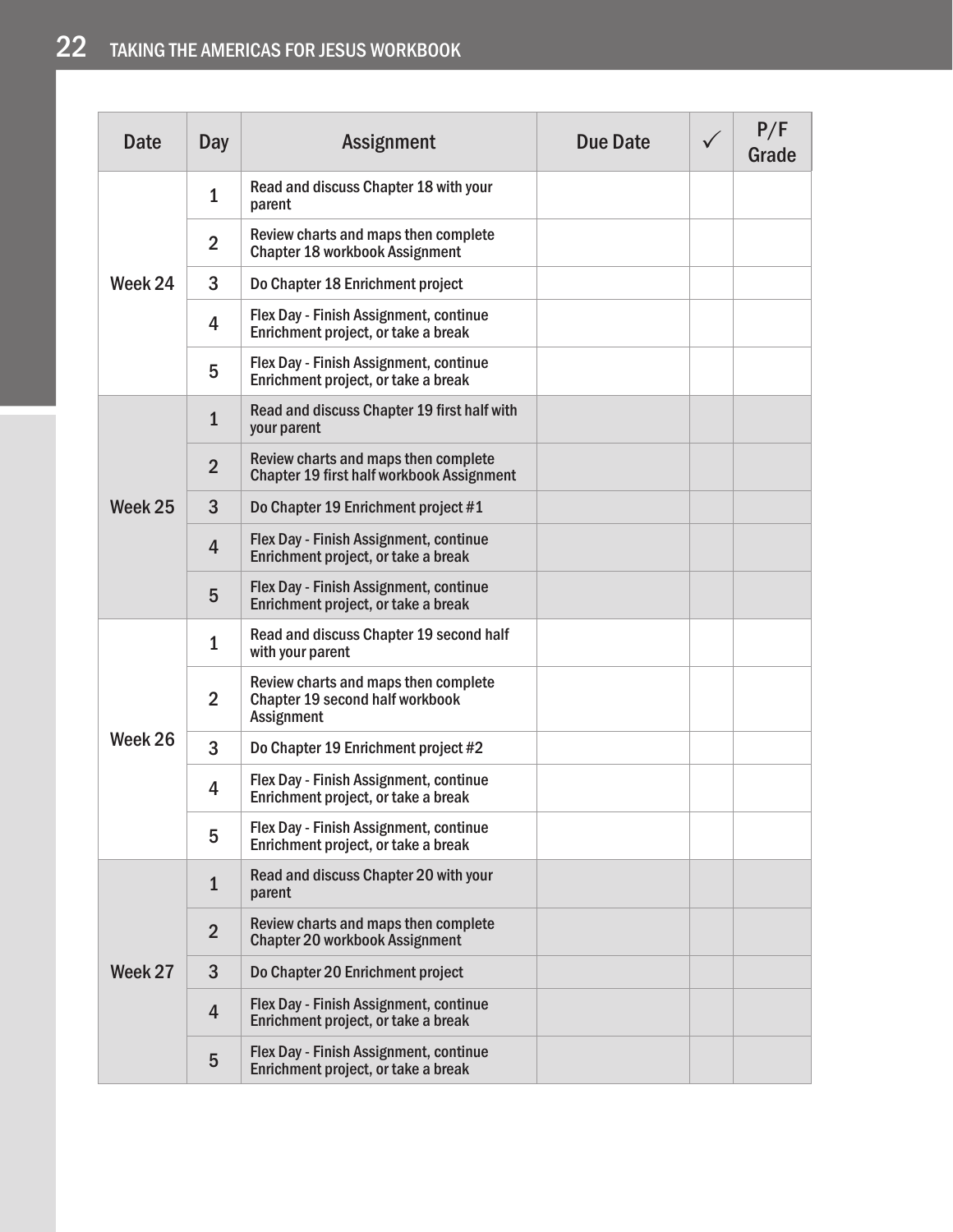| Date    | Day            | <b>Assignment</b>                                                                                   | <b>Due Date</b> | P/F<br>Grade |
|---------|----------------|-----------------------------------------------------------------------------------------------------|-----------------|--------------|
| Week 28 | $\mathbf{1}$   | Read and discuss Chapter 21 first half with<br>your parent                                          |                 |              |
|         | $\overline{2}$ | Review charts and maps then complete<br><b>Chapter 21 first half workbook Assignment</b>            |                 |              |
|         | 3              | Do Chapter 21 Enrichment project #1                                                                 |                 |              |
|         | 4              | Flex Day - Finish Assignment, continue<br>Enrichment project, or take a break                       |                 |              |
|         | 5              | Flex Day - Finish Assignment, continue<br>Enrichment project, or take a break                       |                 |              |
|         | $\mathbf{1}$   | Read and discuss Chapter 21 second half<br>with your parent                                         |                 |              |
|         | $\overline{2}$ | Review charts and maps then complete<br><b>Chapter 21 second half workbook</b><br><b>Assignment</b> |                 |              |
| Week 29 | 3              | Do Chapter 21 Enrichment project #2                                                                 |                 |              |
|         | 4              | Flex Day - Finish Assignment, continue<br>Enrichment project, or take a break                       |                 |              |
|         | 5              | Flex Day - Finish Assignment, continue<br>Enrichment project, or take a break                       |                 |              |
|         | $\mathbf{1}$   | Read and discuss Chapter 22 with your<br>parent                                                     |                 |              |
|         | $\overline{2}$ | Review charts and maps then complete<br><b>Chapter 22 workbook Assignment</b>                       |                 |              |
| Week 30 | 3              | Do Chapter 22 Enrichment project                                                                    |                 |              |
|         | 4              | Flex Day - Finish Assignment, continue<br>Enrichment project, or take a break                       |                 |              |
|         | 5              | Flex Day - Finish Assignment, continue<br>Enrichment project, or take a break                       |                 |              |
|         | $\mathbf{1}$   | Read and discuss Chapter 23 with your<br>parent                                                     |                 |              |
|         | $\overline{2}$ | Review charts and maps then complete<br><b>Chapter 23 workbook Assignment</b>                       |                 |              |
| Week 31 | 3              | Do Chapter 23 Enrichment project                                                                    |                 |              |
|         | 4              | Flex Day - Finish Assignment, continue<br>Enrichment project, or take a break                       |                 |              |
|         | 5              | Flex Day - Finish Assignment, continue<br>Enrichment project, or take a break                       |                 |              |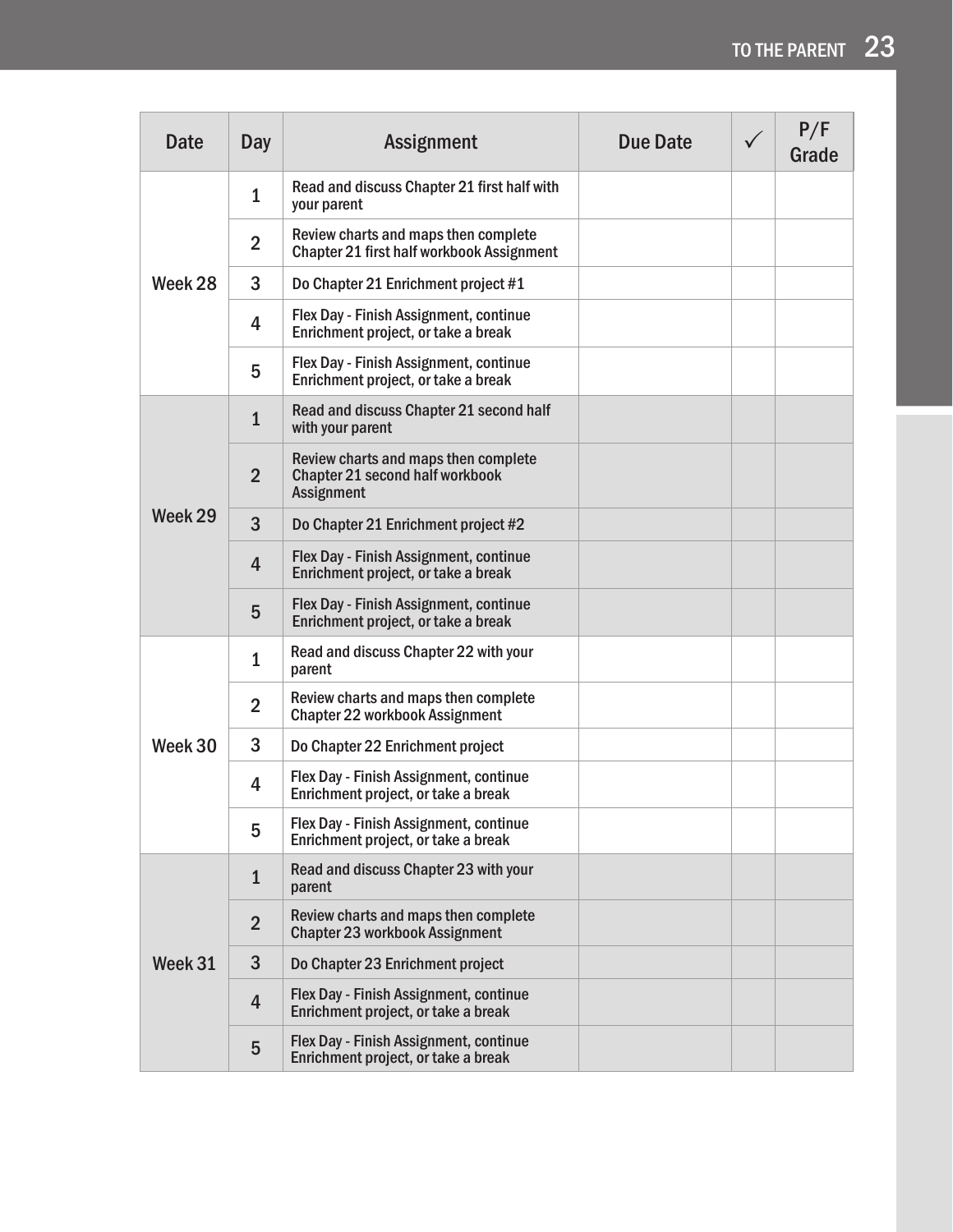| <b>Date</b> | Day            | <b>Assignment</b>                                                             | <b>Due Date</b> | P/F<br>Grade |
|-------------|----------------|-------------------------------------------------------------------------------|-----------------|--------------|
| Week 32     | $\mathbf{1}$   | Read and discuss Chapter 24 with your<br>parent                               |                 |              |
|             | $\overline{2}$ | Review charts and maps then complete<br><b>Chapter 24 workbook Assignment</b> |                 |              |
|             | 3              | Do Chapter 24 Enrichment project                                              |                 |              |
|             | 4              | Flex Day - Finish Assignment, continue<br>Enrichment project, or take a break |                 |              |
|             | 5              | Flex Day - Finish Assignment, continue<br>Enrichment project, or take a break |                 |              |
|             | $\mathbf{1}$   | Read and discuss Chapter 25 with your<br>parent                               |                 |              |
| Week 33     | $\overline{2}$ | Review charts and maps then complete<br><b>Chapter 25 workbook Assignment</b> |                 |              |
|             | 3              | Do Chapter 25 Enrichment project                                              |                 |              |
|             | $\overline{4}$ | Flex Day - Finish Assignment, continue<br>Enrichment project, or take a break |                 |              |
|             | 5              | Flex Day - Finish Assignment, continue<br>Enrichment project, or take a break |                 |              |
|             | $\mathbf{1}$   | Read and discuss Chapter 26 with your<br>parent                               |                 |              |
|             | $\overline{2}$ | Review charts and maps then complete<br><b>Chapter 26 workbook Assignment</b> |                 |              |
| Week 34     | 3              | Do Chapter 26 Enrichment project                                              |                 |              |
|             | 4              | Flex Day - Finish Assignment, continue<br>Enrichment project, or take a break |                 |              |
|             | 5              | Flex Day - Finish Assignment, continue<br>Enrichment project, or take a break |                 |              |
|             | $\mathbf{1}$   | 2nd Semester Flex week (catch up or skip if<br>not needed)                    |                 |              |
|             | $\overline{2}$ | 2nd Semester Flex week (catch up or skip if<br>not needed)                    |                 |              |
| Week 35     | 3              | 2nd Semester Flex week (catch up or skip if<br>not needed)                    |                 |              |
|             | 4              | 2nd Semester Flex week (catch up or skip if<br>not needed)                    |                 |              |
|             | 5              | 2nd Semester Flex week (catch up or skip if<br>not needed)                    |                 |              |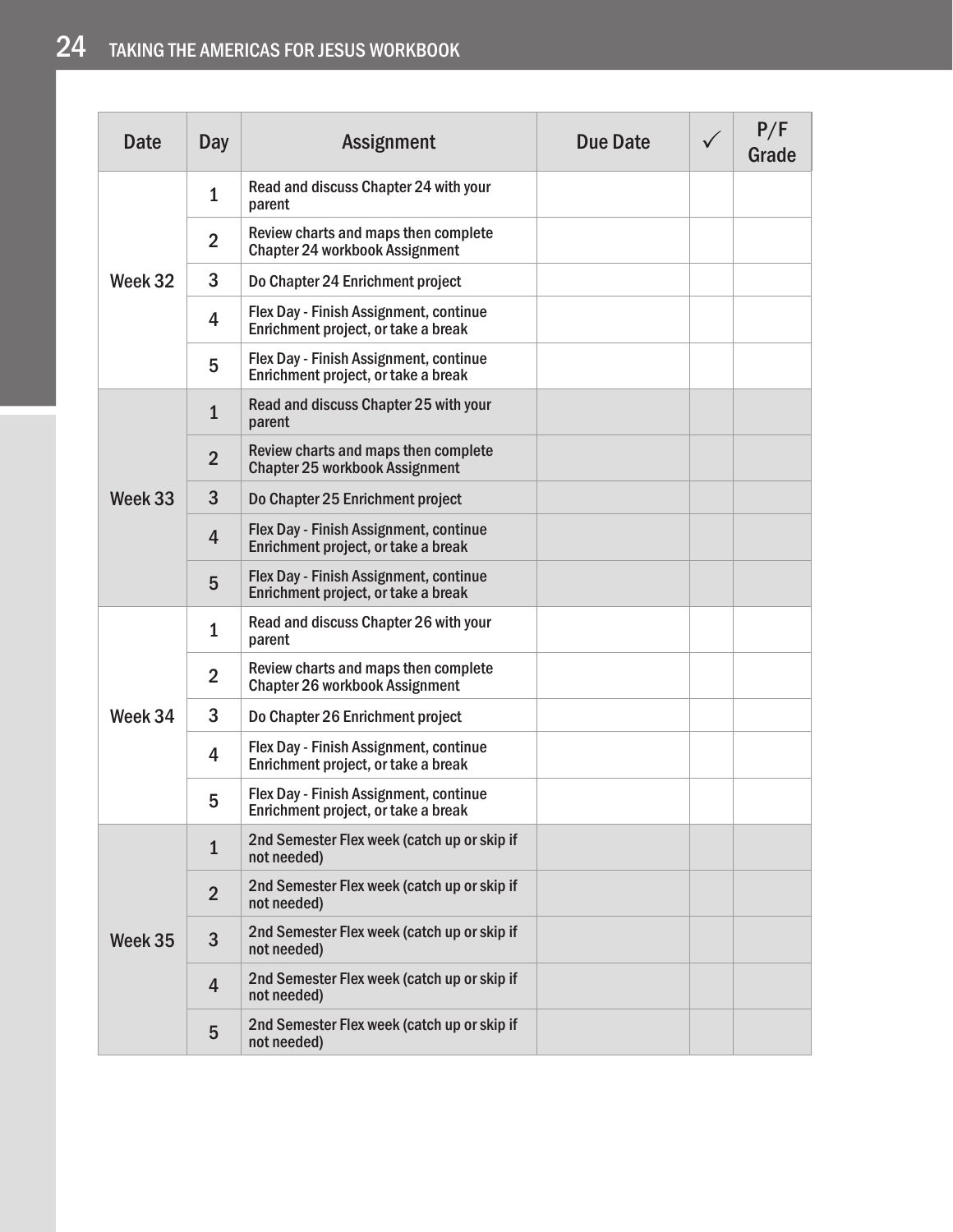| Date                         | Day            | <b>Assignment</b>                                                                                                                                  | <b>Due Date</b> | P/F<br>Grade |
|------------------------------|----------------|----------------------------------------------------------------------------------------------------------------------------------------------------|-----------------|--------------|
| Week 36                      | 1              | 2nd Semester Exam: before taking, student<br>should read through Assignment answers<br>Chapters 14-26                                              |                 |              |
|                              | $\overline{2}$ | 2nd Semester Special Project "Travel Log for<br>the Americas" Day 1: Preparation                                                                   |                 |              |
|                              | 3              | 2nd Semester Special Project "Travel Log for<br>the Americas" Day 2: Production                                                                    |                 |              |
|                              | 4              | Flex Day - Finish Special Project or take a<br>break                                                                                               |                 |              |
|                              | 5              | Flex Day - Finish Special Project or take a<br>break                                                                                               |                 |              |
| <b>2nd Semester</b><br>Grade |                | Grade averaged from Chapters 13-26<br>Assignments (if graded) + 2nd Semester<br>Exam + 2nd Semester Special Project = 2nd<br><b>Semester Grade</b> |                 |              |
| <b>Final Grade</b>           |                | Average of 1st Semester + 2nd Semester<br>$Grades =$<br><b>Final Grade for Year</b>                                                                |                 |              |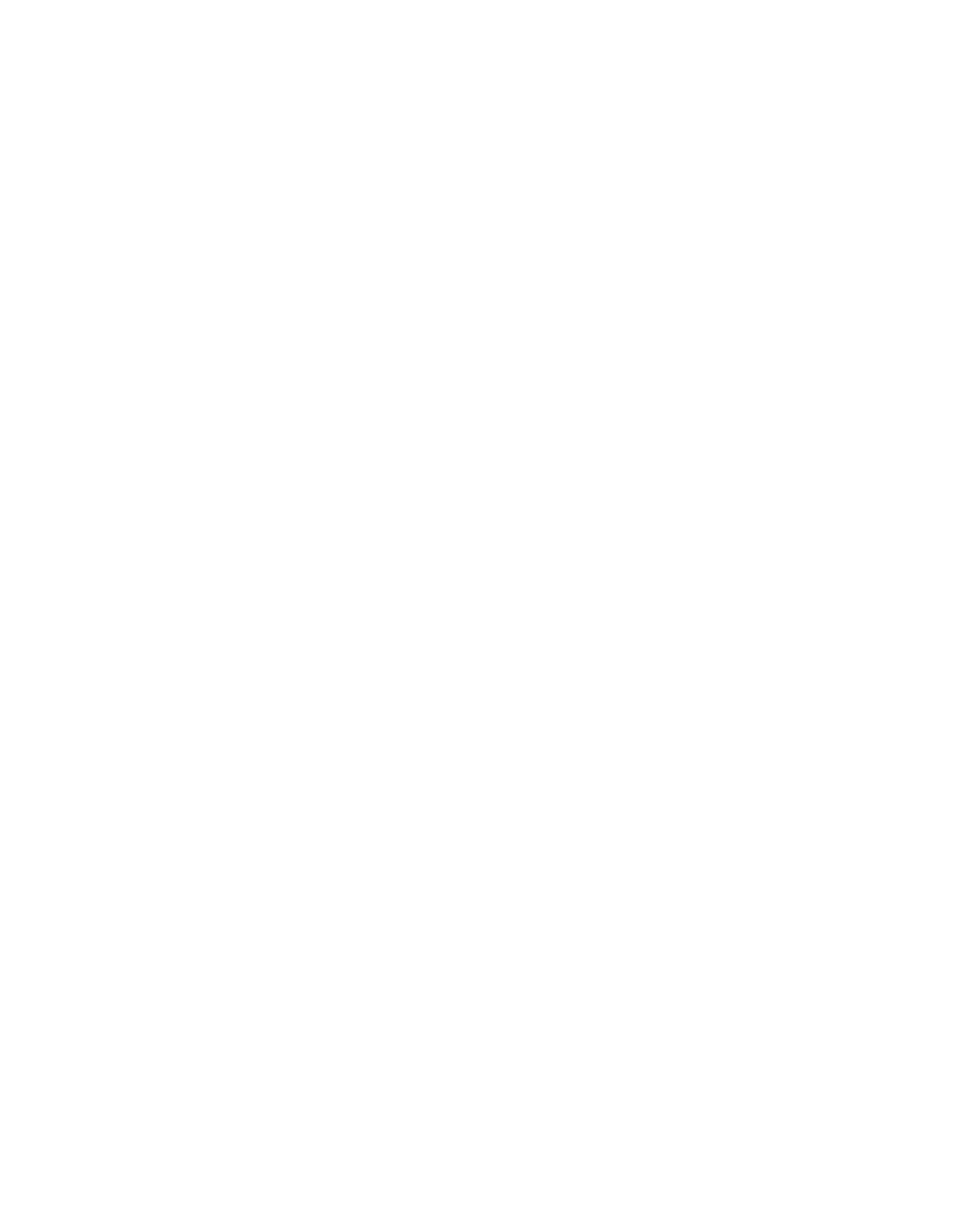# **Chapter 1** North America

# **WEEK 1**

# **A. Studying God's Word**

Read aloud the Scripture passage below to your teaching parent, so they can correct any mistakes as you read. Then read it silently to yourself two times. On the lines below, copy it down once.

Oh Lord, our Lord, how excellent is your name in all the earth! (Psalm 8:9)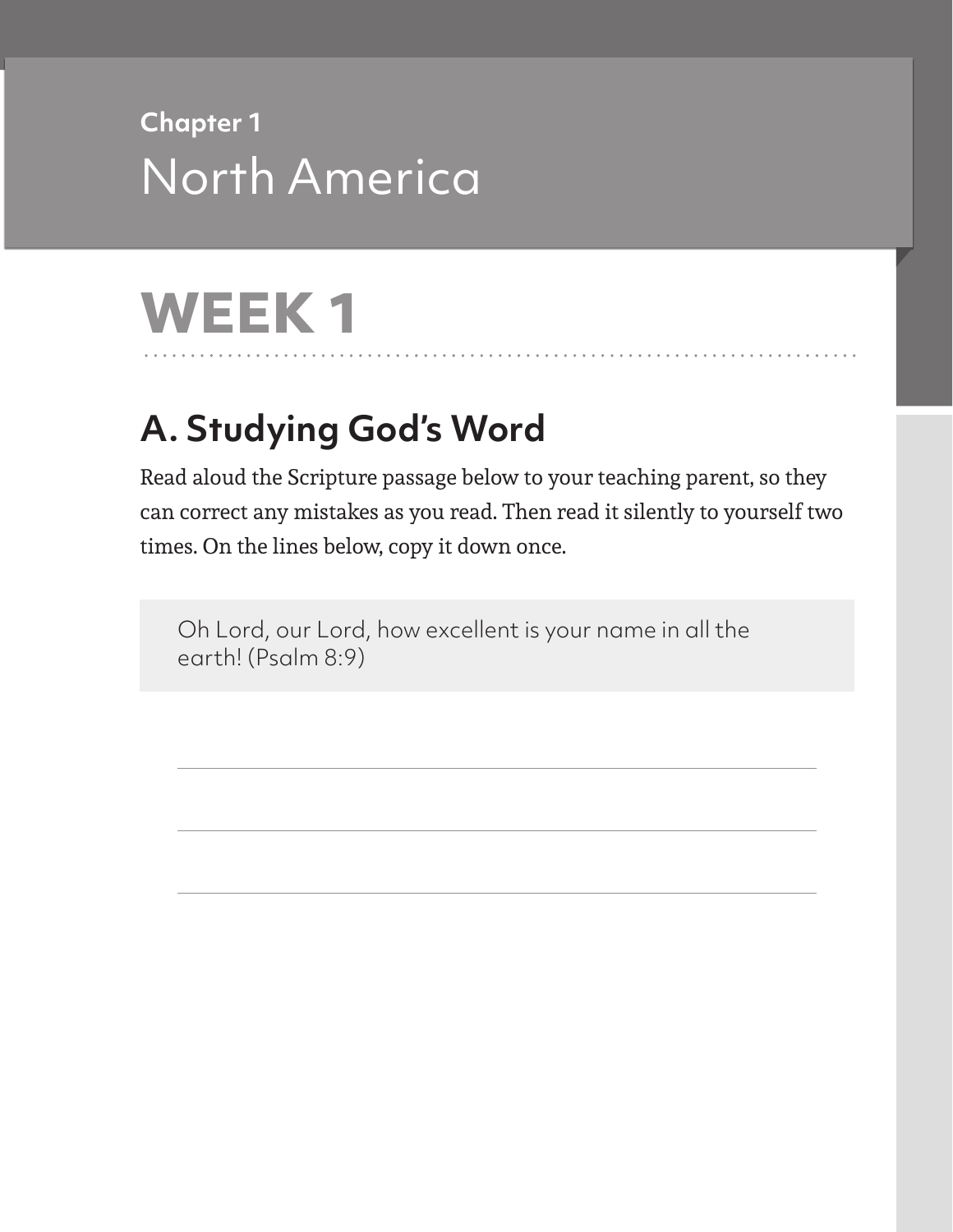### **B. Remembering Facts**

1. Match the vocabulary word to its meaning by writing its letter on the blank line:

| a. Geography       | series of mountains connected by high |
|--------------------|---------------------------------------|
|                    | ground                                |
| b. Continents      | the study of the physical features of |
|                    | the earth                             |
| c. Mountain ranges | an underground body of water with a   |
|                    |                                       |
|                    | hole to earth above                   |
| d. Cenote          | the world's main continuous expanses  |

In your textbook, study the charts in this chapter, then answer the following questions:

- 2. In order, how many people live in Canada, Mexico, and the USA?
	- a. <u>b. c.</u> c.
- 3. What is the name of the highest mountain in North America and where is it located?

a. b.

4. What river is located along the border of Mexico and the USA and how long is it?

a. <u>b.</u> b.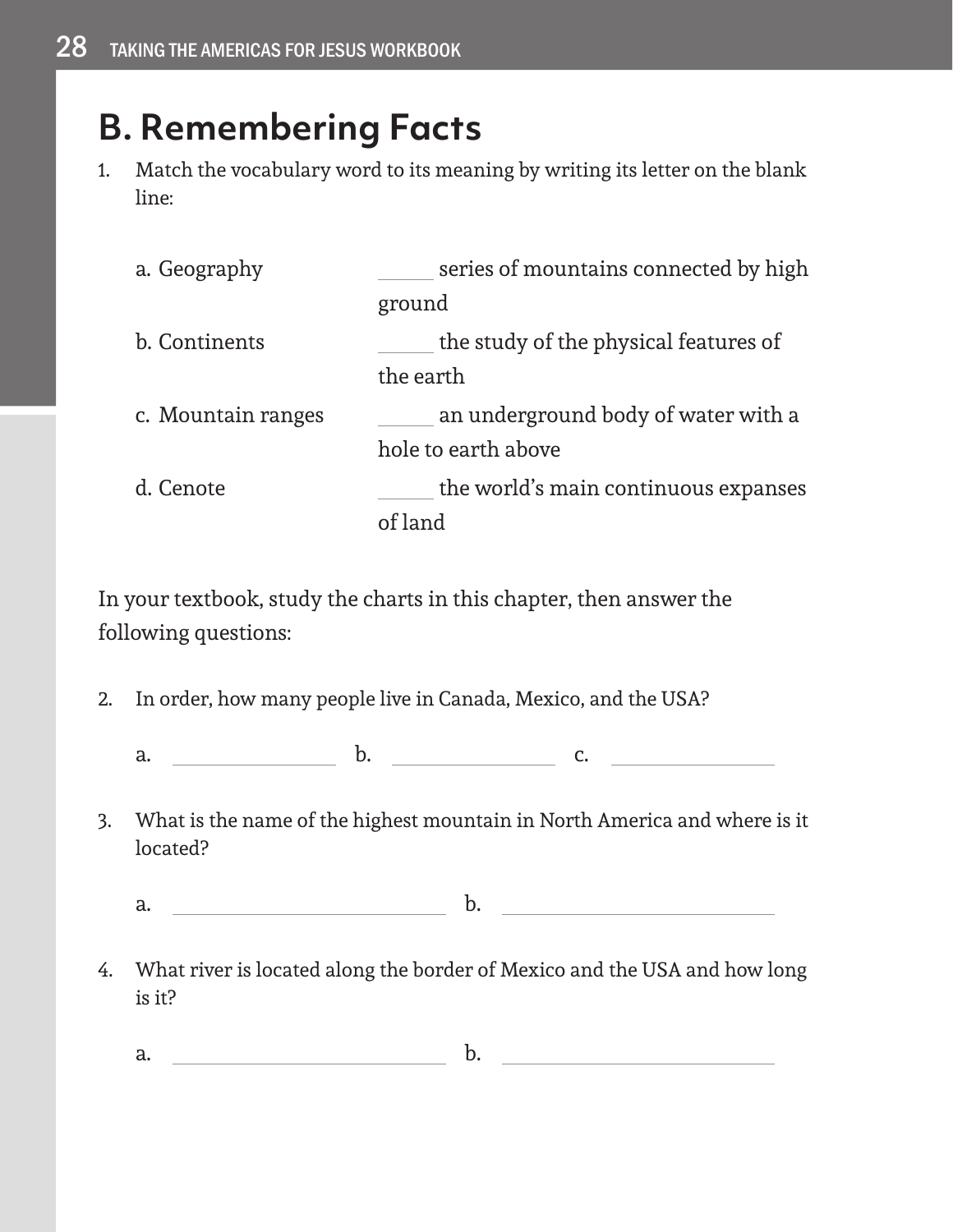- 5. How long and how wide is the Grand Canyon in the USA?
	- a. b.
- 6. In what Canadian town are there a lot of polar bears found?
- 7. Name the great waterfall (of 3 falls) between Canada and the USA.

# **C. Looking at Land and Life**

8. Study the map of North America in your textbook. On the lines below, write out the names of the capital cities and 3 countries in North America.

# **D. Prayer Points**

Praise God for His power and goodness in creating North America. Thank Him for His power and majesty seen in deserts, forests, mountains, jungles, oceans, rivers and the sky. Pray that the peoples of North America will hear His Word and turn to Him as their only hope.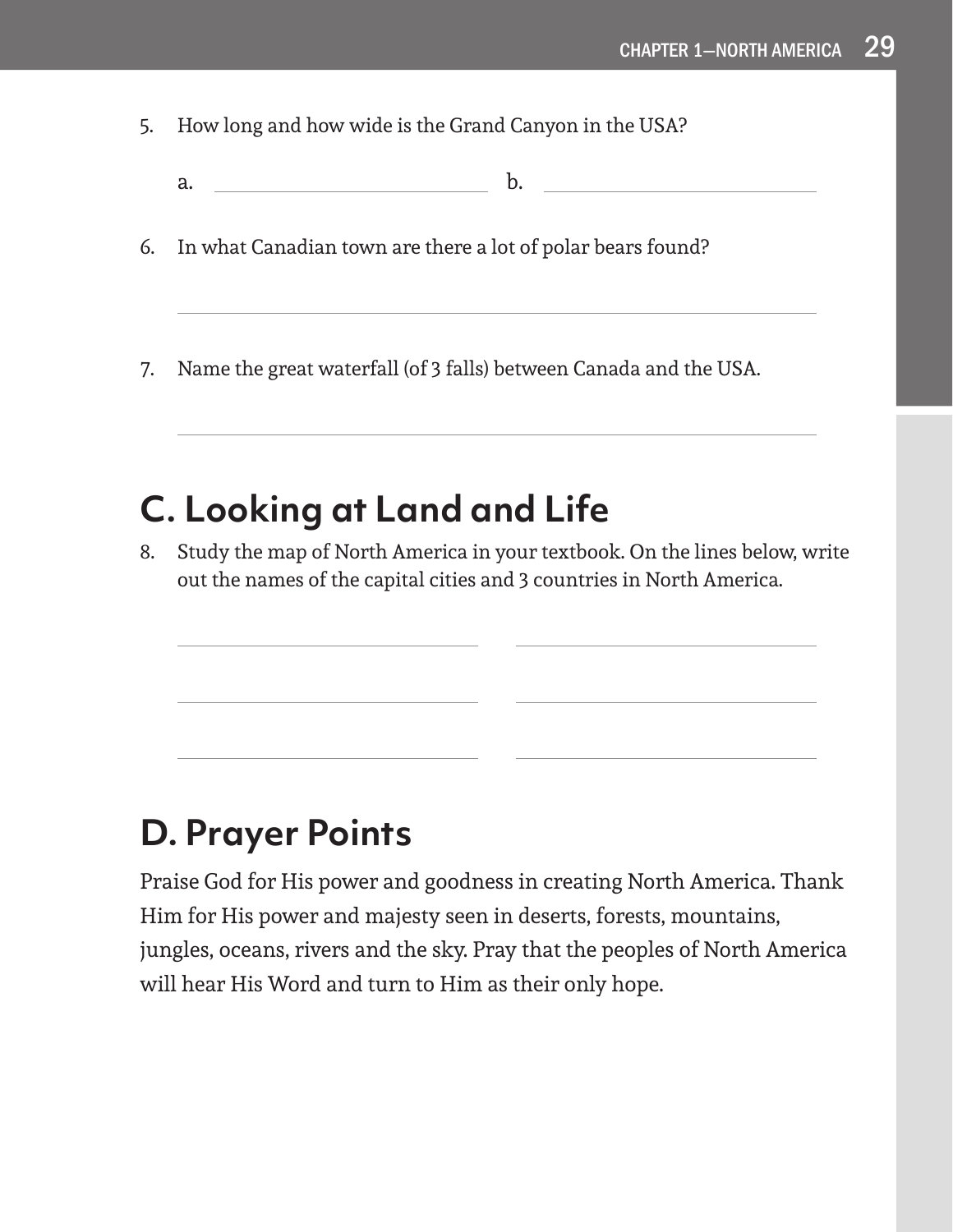# **E. Enrichment Project**

Take a virtual trip to a country in North America. Watch a travel documentary on one country in North America (Canada, Mexico, or the USA).

- 1. With your teaching parent's permission and assistance, rent one from your local library or find one on the internet.
- 2. Watch the documentary and discuss what you learned with your family at your next meal together.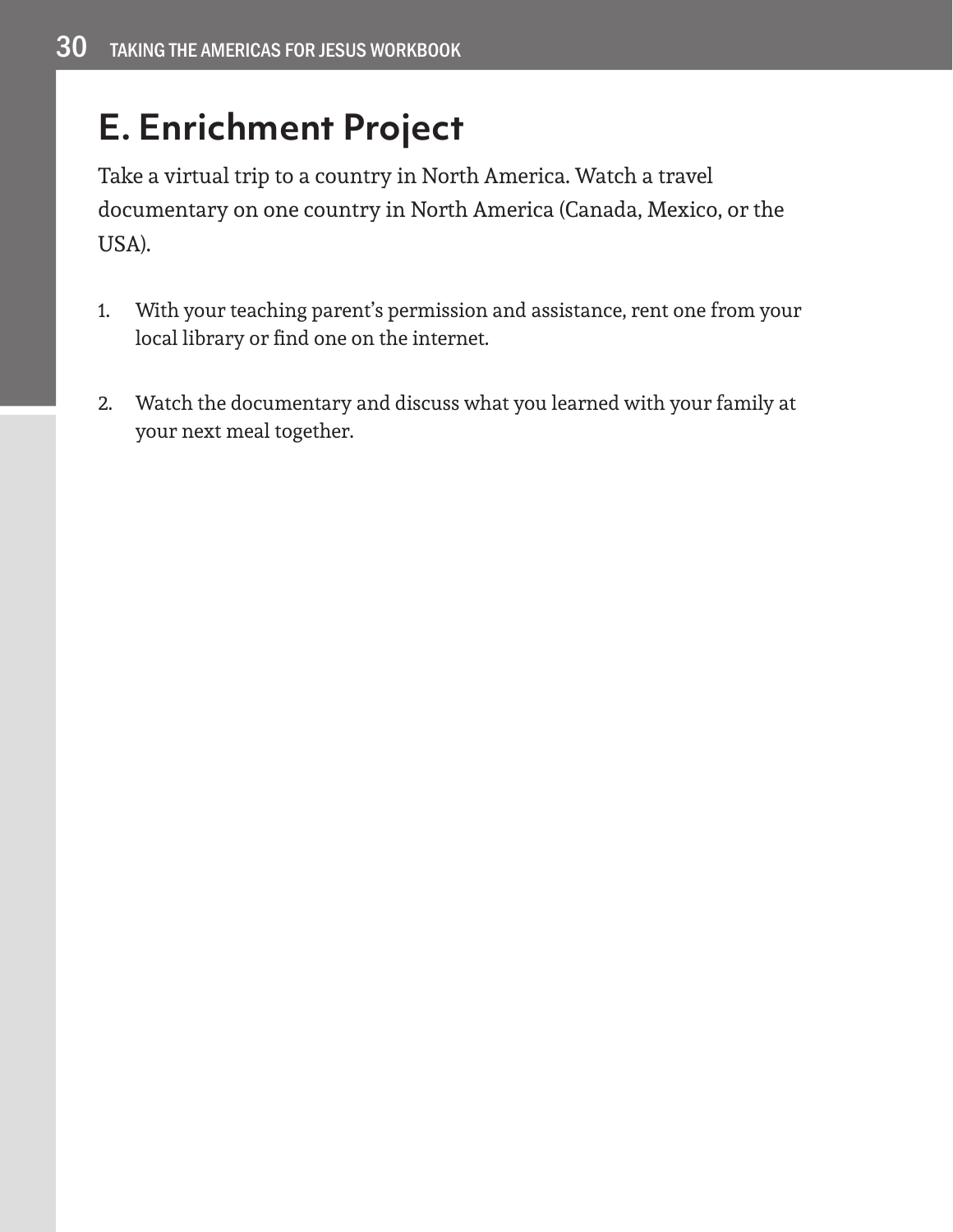# **Chapter 2** South America and Central America



*Read the first half of Chapter 2, up to "Central America."*

# **A. Studying God's Word**

Read aloud the Scripture passage below to your teaching parent, so they can correct any mistakes as you read. Then read it silently to yourself two times. On the lines below, copy it down once.

The earth is satisfied with the fruit of Your works. (Psalm 104:13)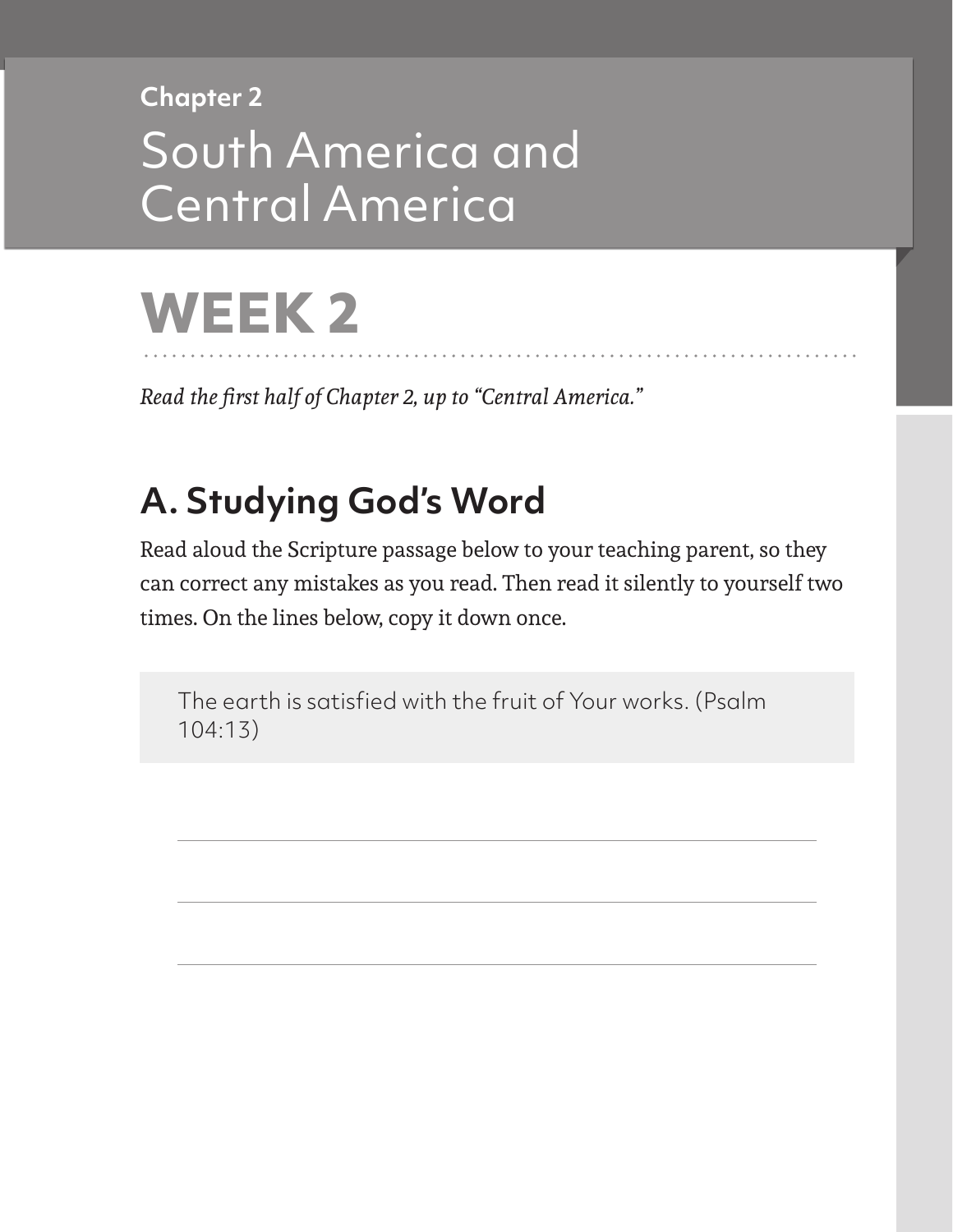### **B. Remembering Facts**

1. Match the vocabulary word to its meaning by writing its letter on the blank line:

| a. Continuous | invisible line around the globe        |  |  |
|---------------|----------------------------------------|--|--|
|               | dividing it into half, north and south |  |  |
| b. Equator    | the total number of people living in a |  |  |
|               | certain area                           |  |  |
| c. Population | a warm climate in places located       |  |  |
|               | nearer the equator; often rainy        |  |  |
| d. Tropical   | goes on without stopping for a long    |  |  |
|               |                                        |  |  |

In your textbook, study the charts in this chapter, then answer the following questions:

2. In order, how many people live in Brazil, Columbia, and Argentina?

3. What are the names of the 3 highest mountains in South America and how tall are they?

| רז<br>d |  |  |
|---------|--|--|
|         |  |  |
|         |  |  |

- 4. What are the 2 major rivers in South America and how long are they?
	- a. <u>\_\_\_\_\_\_\_\_\_\_\_\_\_\_\_\_\_\_\_\_\_\_\_\_\_\_\_\_\_\_\_\_\_\_\_</u>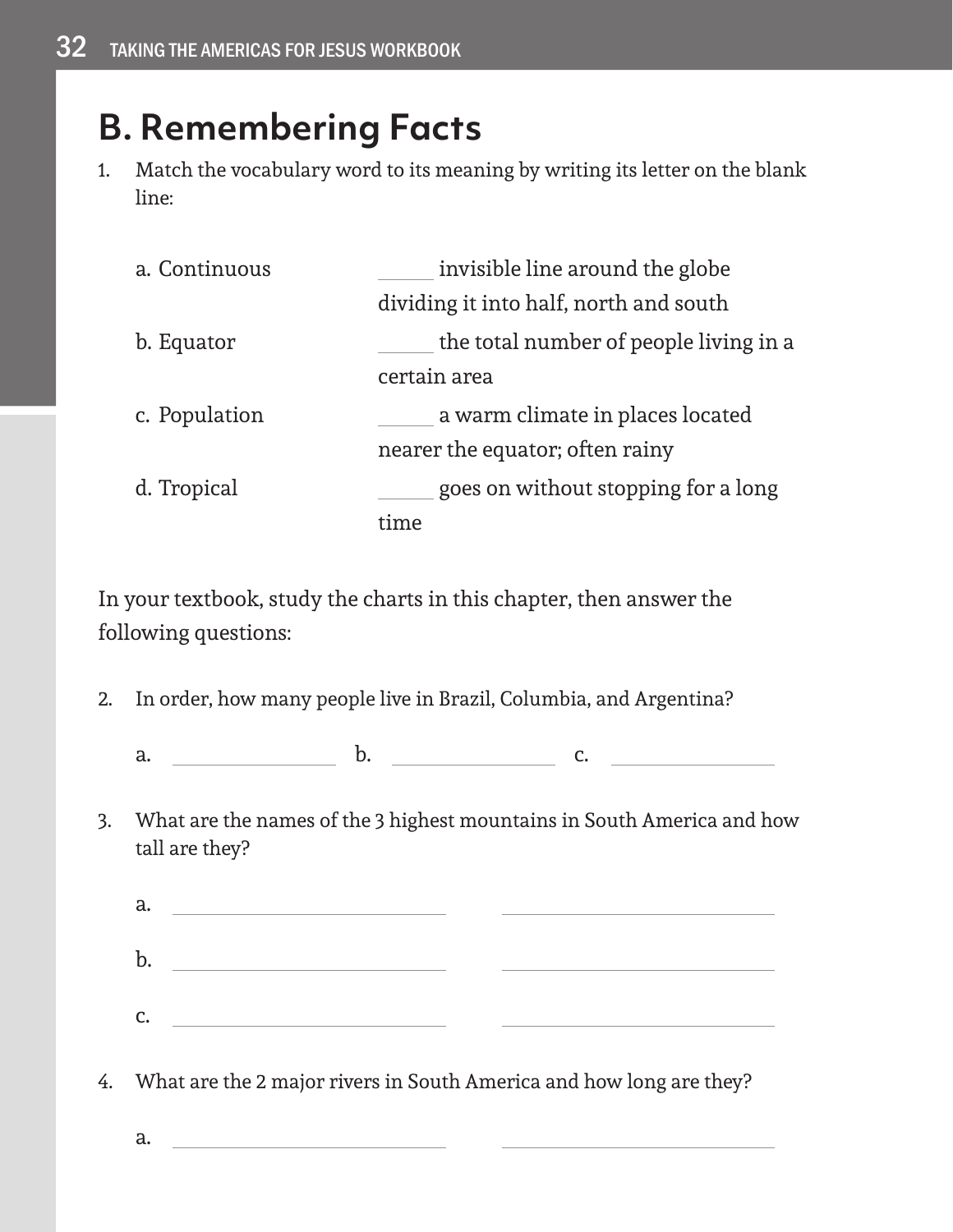b.

### **C. Looking at Land and Life**

- 5. Why are the winter and summer seasons reversed in South America from North America?
- 6. What is the southern half of Argentina called?
- 7. What is the longest continuous mountain range in the world named?
- 8. In 2013, what was the name of the youngest person to reach the summit of Aconcagua, the tallest mountain in the Andes, and how old was he?

# **D. Prayer Points**

Praise God for His power shown in the Amazon River and the Andes Mountains. Thank Him for His provision to all peoples of water, food, sunshine, weather, beautiful sights, and fascinating animals. Pray for the Light of Christ's Gospel to spread across South America.

# **E. Enrichment Project**

Make a simple South American food dish. The continent of South America has many delicious and nutritious food dishes. With your teaching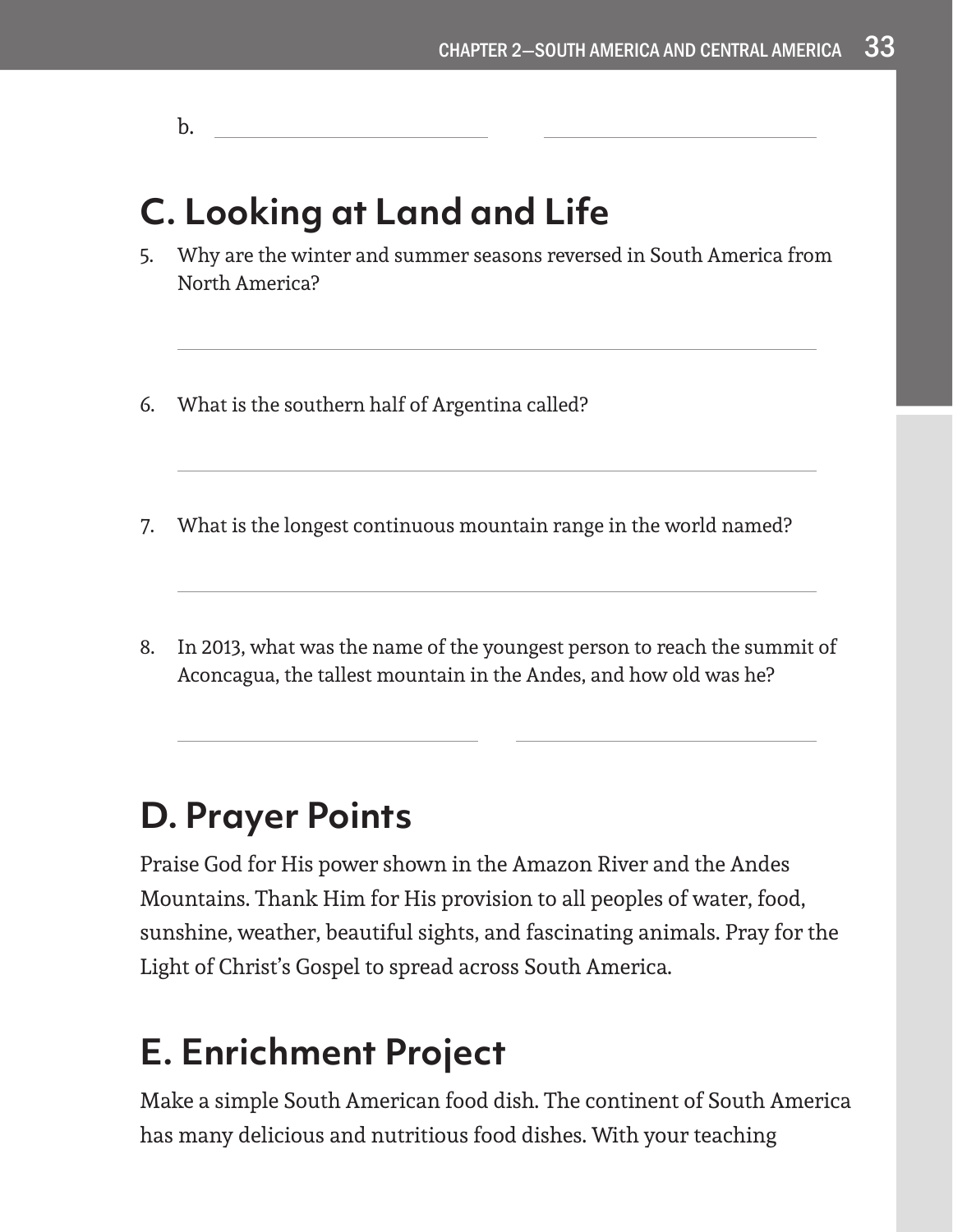parent's permission and assistance, find some recipes from a South American country in a cookbook or on the internet.

- 1. Select one easy-to-make dish that you might have the ingredients for.
- 2. Get the ingredients out and the kitchen tools ready you will need to use.
- 3. Prepare the dish for a family meal or snack.
- 4. Ask yourself, "Was it different from what you usually eat?"
- 5. Ask your family members, "Did you like it enough to eat it again?"

Be sure to clean up your work area and put away everything you used.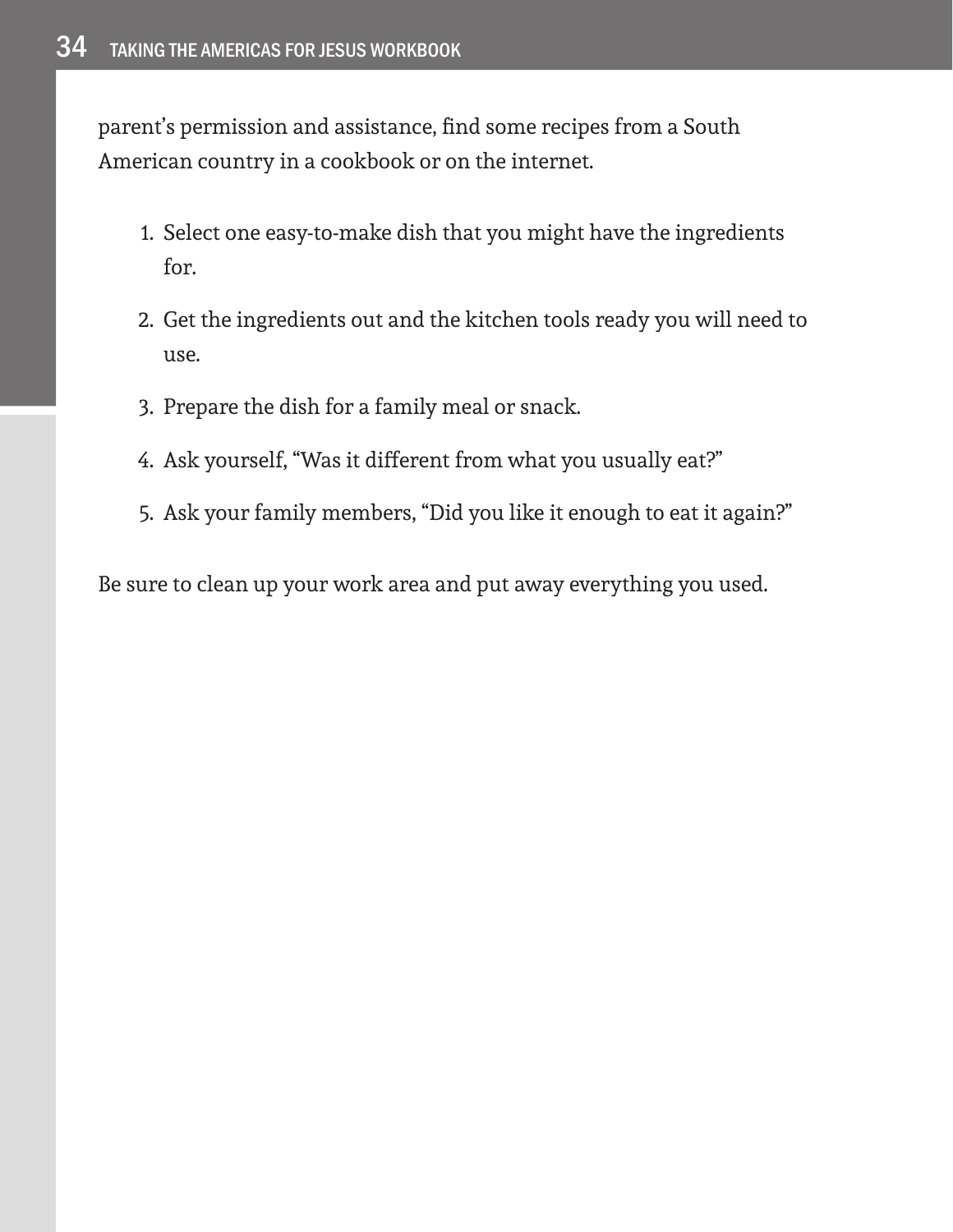# **Chapter 2** South America and Central America



*Read the second half of Chapter 2, starting at "Central America."*

# **A. Studying God's Word**

Read aloud the Scripture passage below to your teaching parent, so they can correct any mistakes as you read. Then read it silently to yourself two times. On the lines below, copy it down once.

Great is the Lord, and greatly to be praised. (Psalm 145:3a)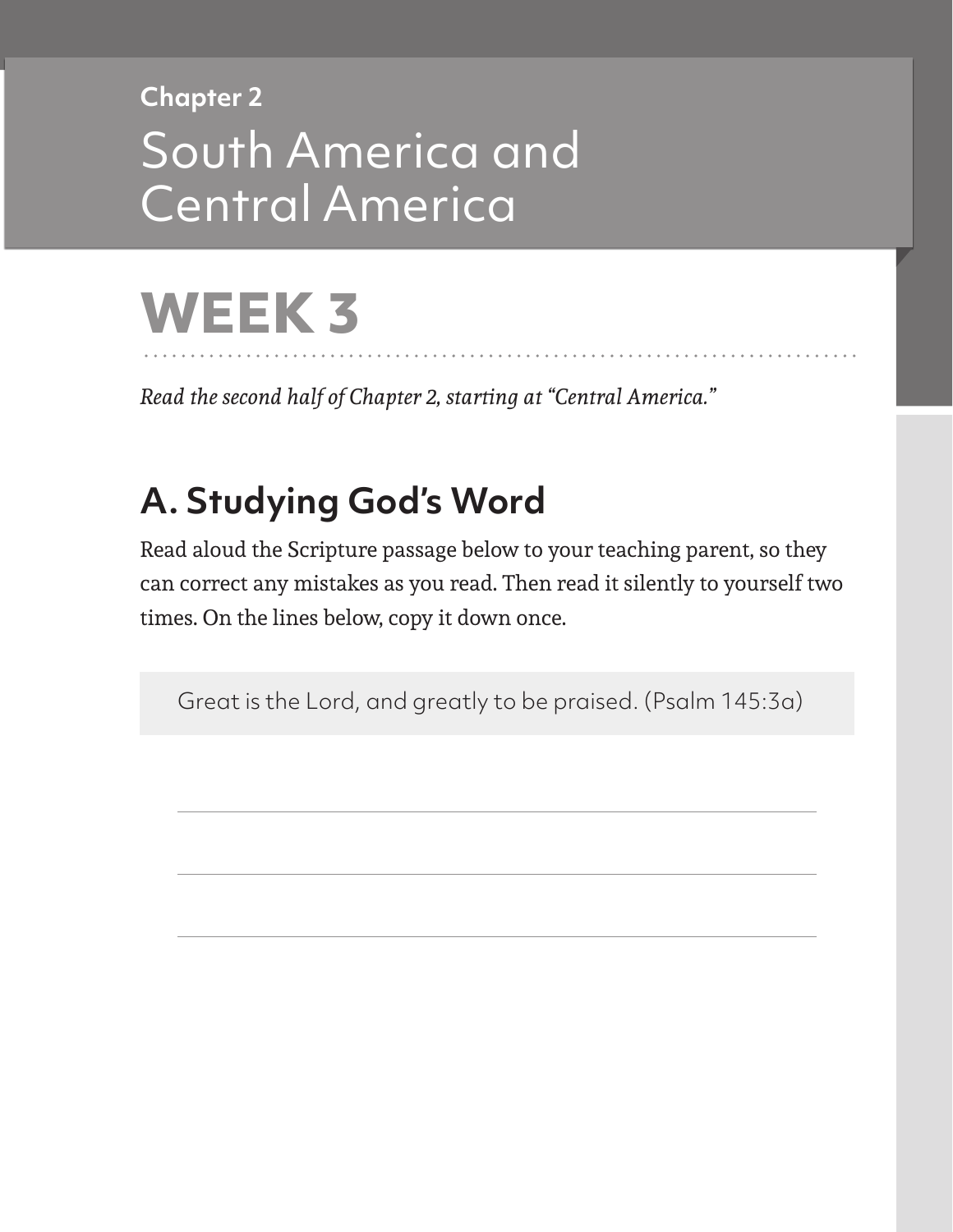### **B. Remembering Facts**

1. Match the vocabulary word to its meaning by writing its letter on the blank line:

| a. Canal    | points at the north/top and south/                             |  |  |
|-------------|----------------------------------------------------------------|--|--|
|             | bottom of the globe                                            |  |  |
| b. Poles    | how goods are transported around the<br>world, mainly on boats |  |  |
| c. Shipping | man-made waterway between two<br>larger bodies of water        |  |  |

In your textbook, study the charts in this chapter, then answer the following questions:

- 2. In what county is the Panama Canal? How many miles long is it? In what year did it open?
	- a. b. c.
- 3. Before the Panama Canal was built, around what part of what continent did ships have to travel for shipping goods around the world?
- 4. For what two main reasons was the shipping route before the Panama Canal not a good one?
	- a.
	- b.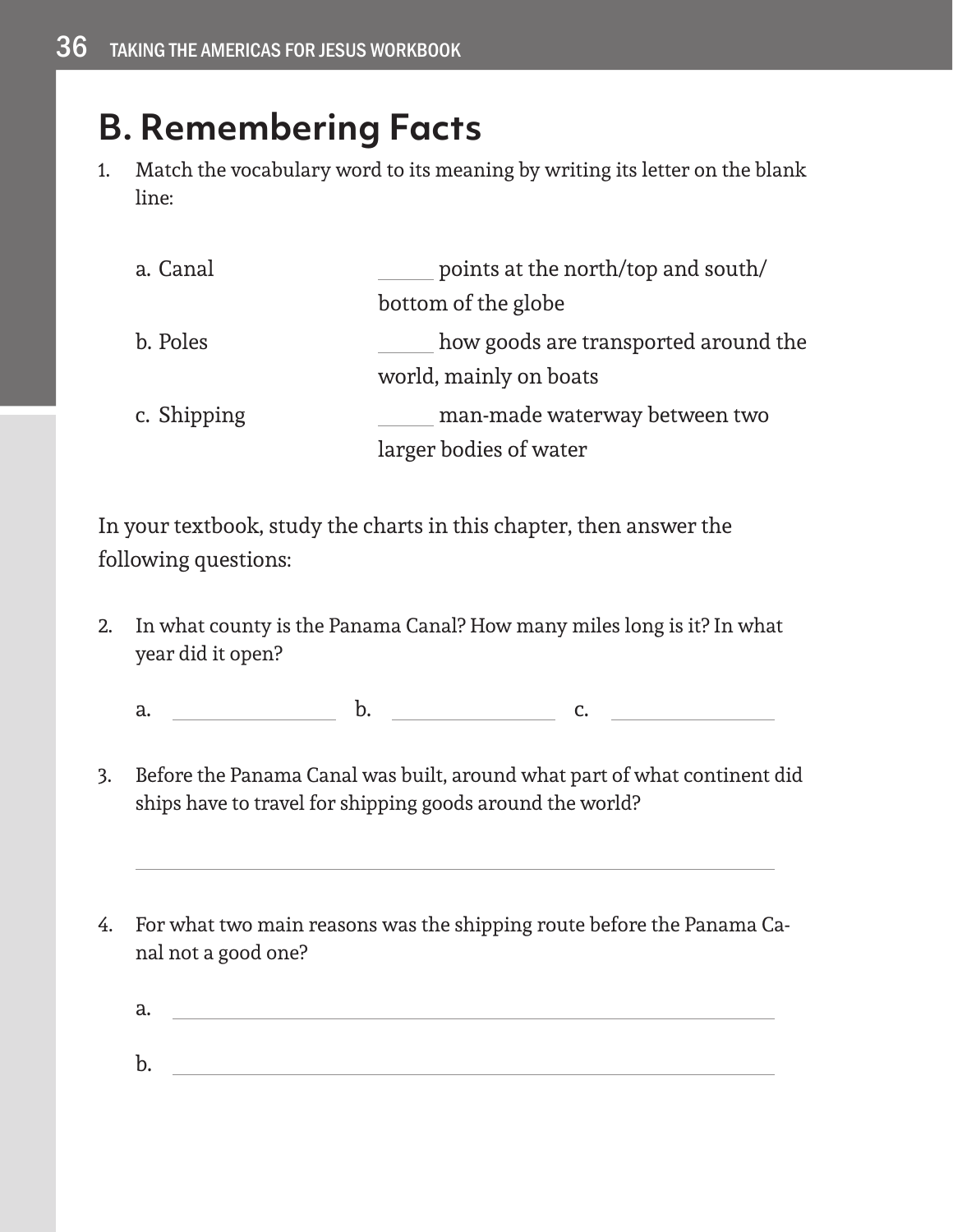# **C. Looking at Land and Life**

5. Study the chart in your textbook, which lists the countries of Central America. On the lines below, write out the names of the 7 countries located there (in any order).

- 6. In order of greatest to least based on population, write the name of the country, its capital city, and the number of people living there for the 3 largest countries by population in Central America.
	- a. b. c. The contract of the contract of the contract of the contract of the contract of the contract of the contract of the contract of the contract of the contract of the contract of the contract of the contract of the contrac
- 7. What is the capital city of the country named Belize?
- 8. What is the capital city of the country named Costa Rica?
- 9. What is the capital city of the country named Nicaragua?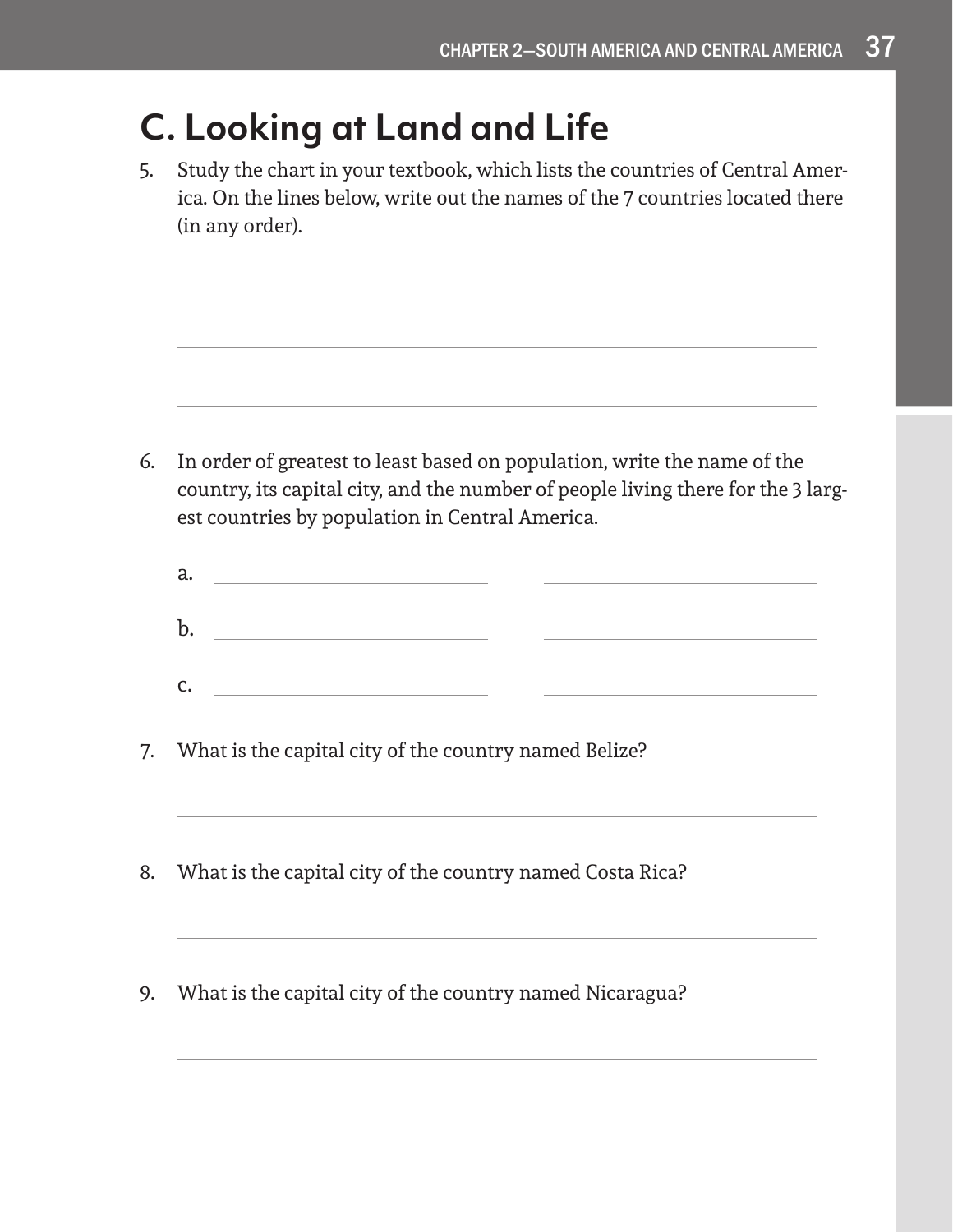## **D. Prayer Points**

Praise God for His power, goodness, and beauty in creating Central America. Thank Him for the vision, technology, and labor He gave to mankind to build the Panama Canal so there could be direct travel and transport of goods from the Atlantic to the Pacific oceans. Pray for the people of Central America to hear the Gospel and trust Christ for their Savior and Lord.

# **E. Enrichment Project**

Learn about current events in Central America. With your parent's assistance, check a few online news sources for information about Central America. For Christian coverage, check out *WORLD Magazine* (WNG.org) and "The World View in 5 Minutes" (TheWorldView.com).

1. Listen to or read one article, writing down the main facts on the lines below: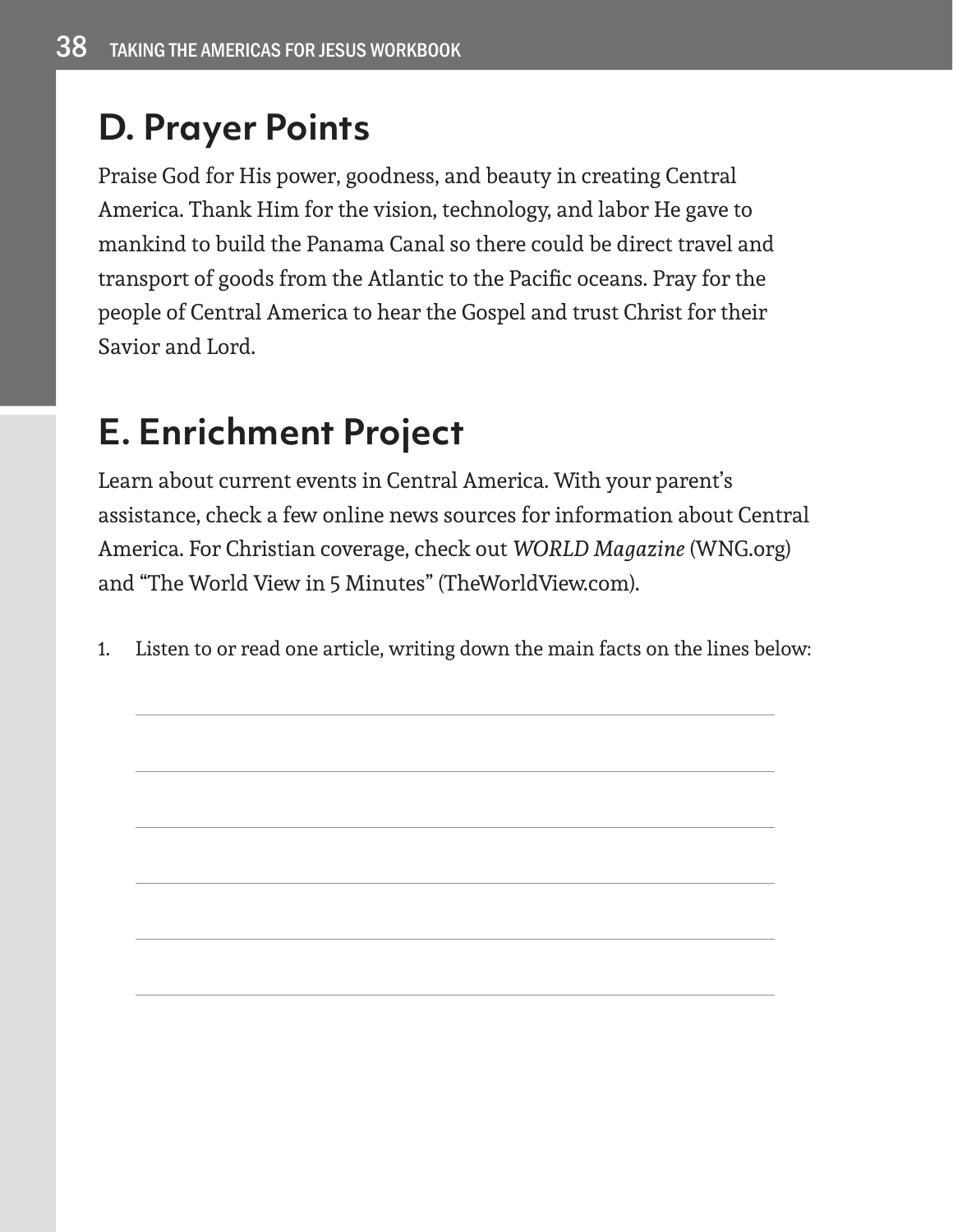- 2. Discuss the facts and what you learned with your parent.
- 3. Answer these questions verbally or in writing on the lines below:

Does this type of event ever occur in your country?

Why or why not do you think?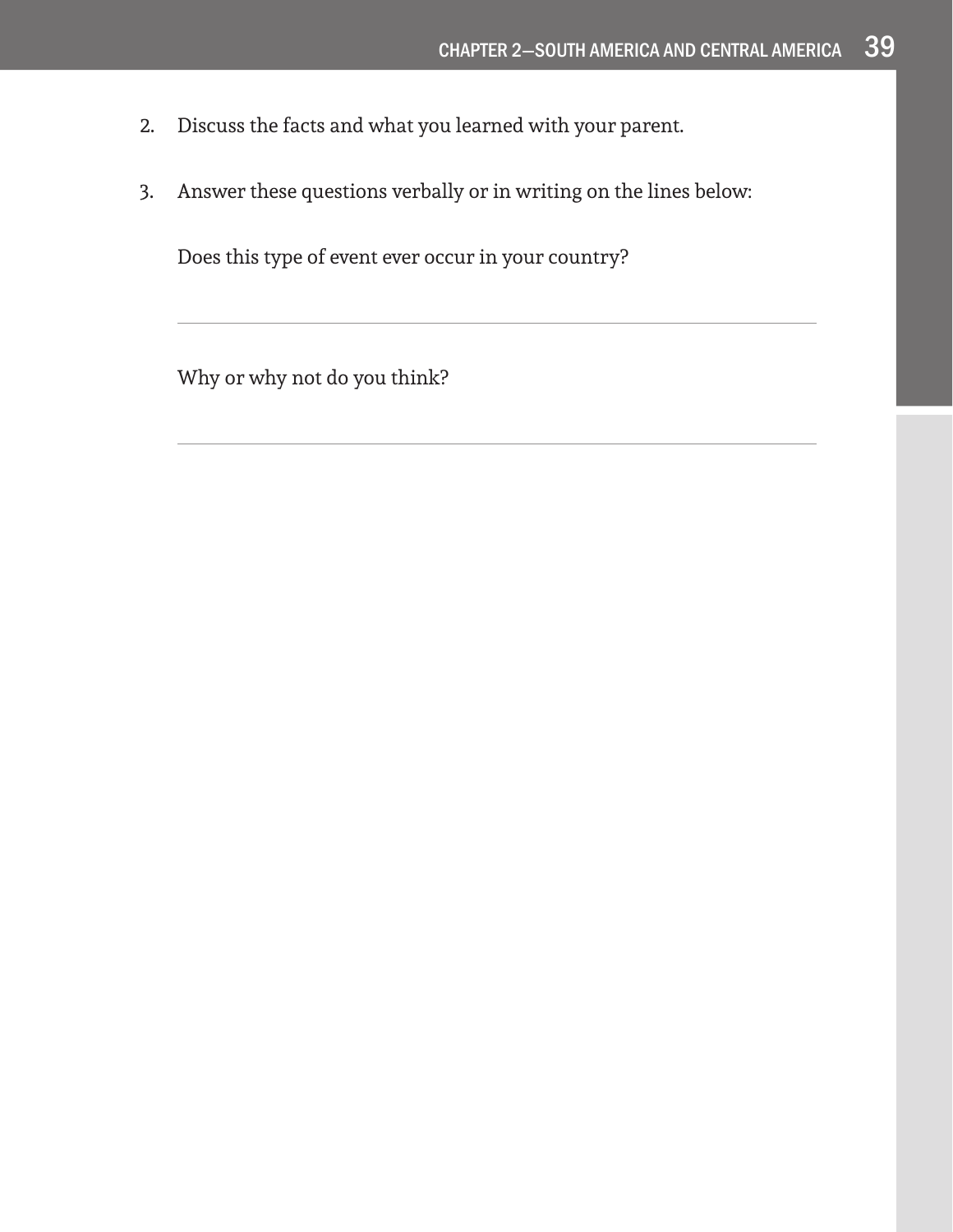# **Chapter 3** The Americas Before Christ

# **WEEK 4**

*Read the first half of Chapter 3, up to "Peoples of North America."*

# **A. Studying God's Word**

Read aloud the Scripture passage below to your teaching parent, so they can correct any mistakes as you read. Then read it silently to yourself two times. On the lines below, copy it down once.

These were the families of the sons of Noah…and from these the nations were divided on the earth after the flood. (Genesis 10:32a, c)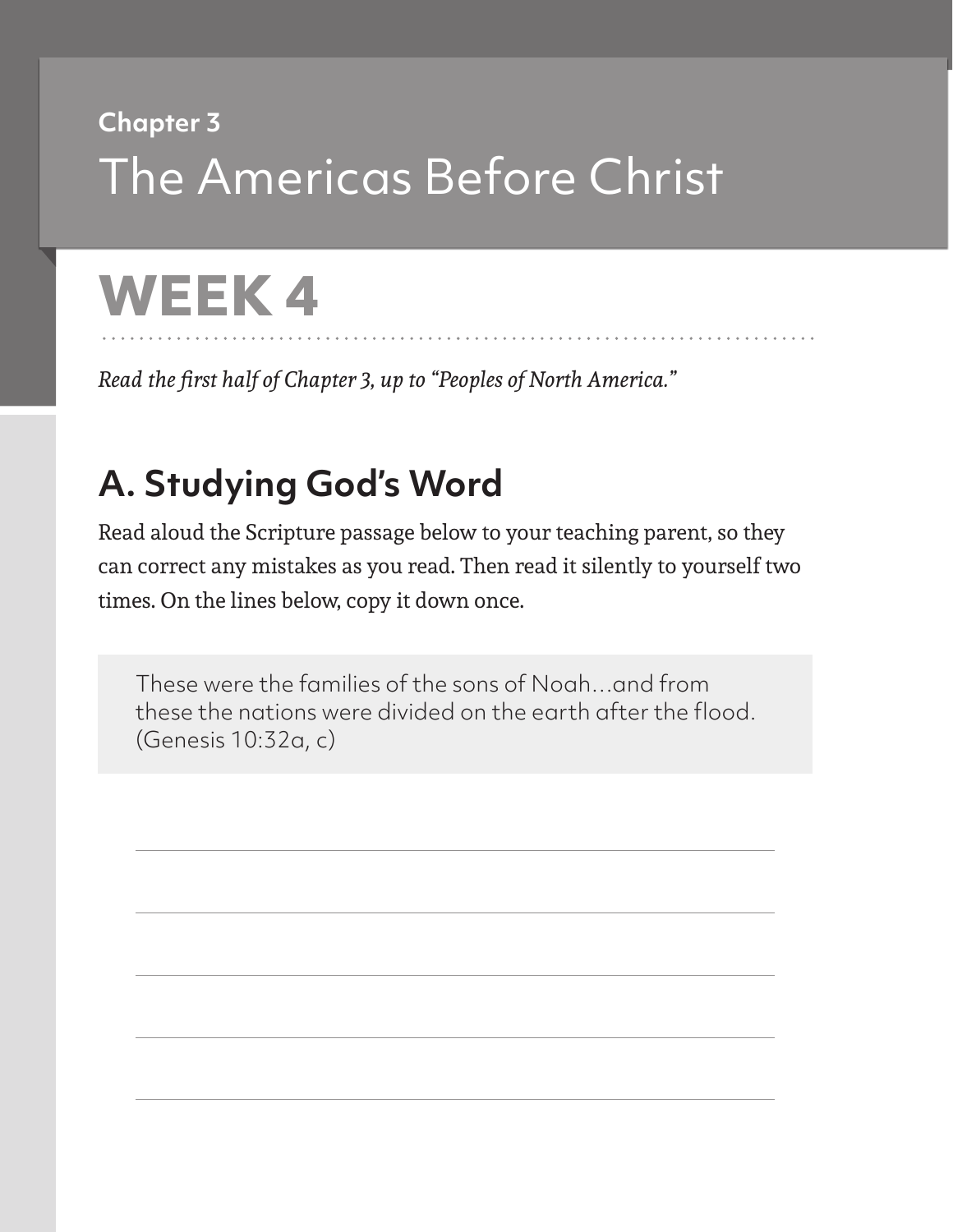# **B. Remembering Facts**

1. Match the vocabulary word to its meaning by writing its letter on the blank line:

| a. Historians     | 1-mile narrow stretch of ocean      |  |  |
|-------------------|-------------------------------------|--|--|
|                   | between Alaska, USA, and Russia     |  |  |
| b. Archaeologists | zig-zag, pyramid-shaped structures  |  |  |
|                   | built by ancient mankind            |  |  |
| c. Bering Strait  | drawings etched in the ground by    |  |  |
|                   | digging shallow trenches            |  |  |
| d. Ziggurats      | people who study history by digging |  |  |
|                   | up objects and bodily remains       |  |  |
| e. Geoglyphs      | people who study human history      |  |  |

In your textbook, study the photographs in this chapter. Circle the correct answers to the questions below.

2. What primary building material did the ancient people use?

|    | concrete   | wood                                            | stone           |
|----|------------|-------------------------------------------------|-----------------|
|    |            |                                                 |                 |
| 3. |            | Which part of the ancient civilizations remain? |                 |
|    | the people | their structures                                | their religions |
|    |            |                                                 |                 |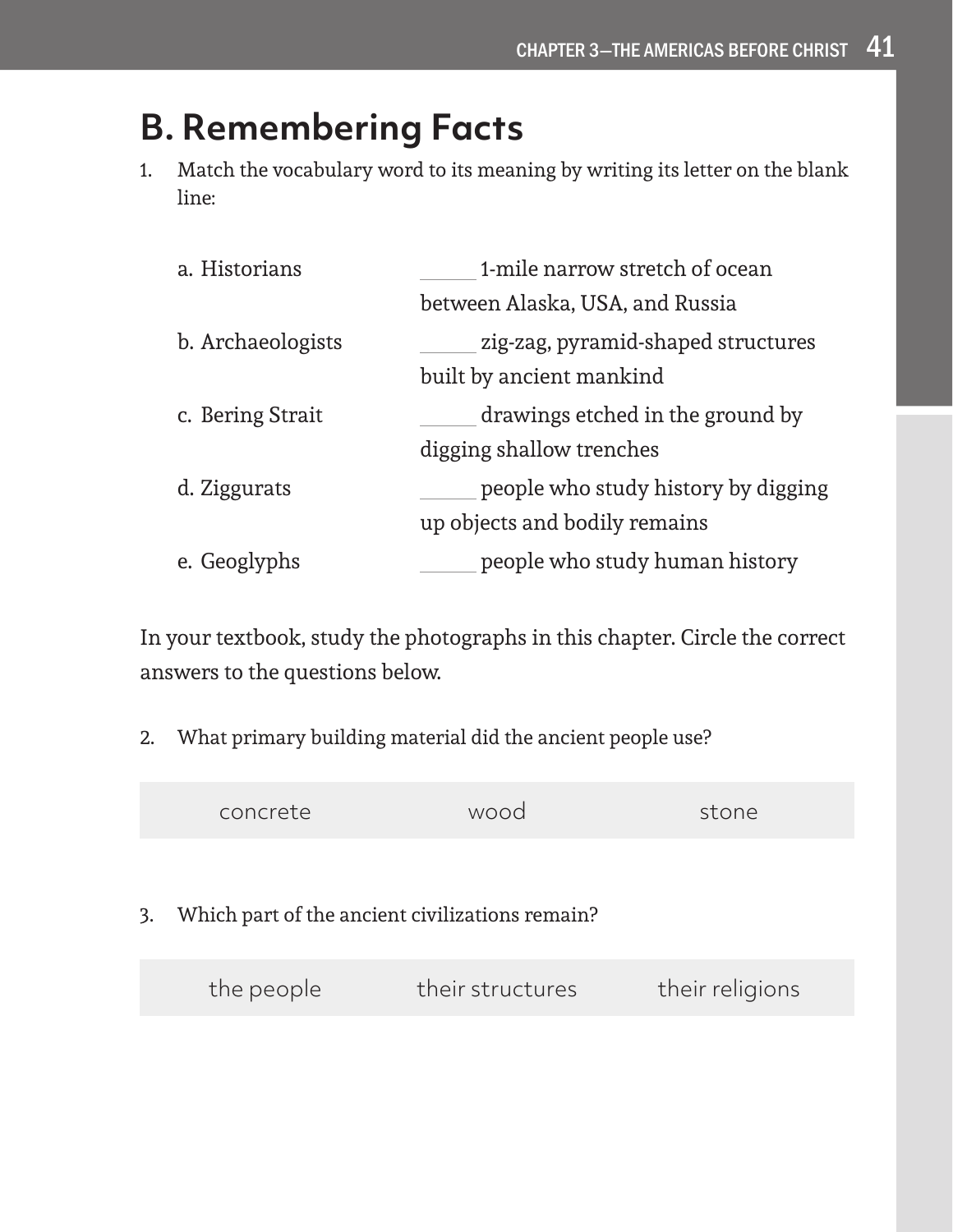# **C. Looking at Land and Life**

- 4. What two gigantic oceans separate the Americas from Europe and Asia?
- 5. What book do we need to read to understand history, that is God's Word, is true, and records the earliest events in His story?
- 6. What did Adam and Eve do that brought misery and death into the world?
- 7. Who was preserved by God to fill the world with people again?
- 8. When the Lord stopped the Tower of Babel building project, what did He confuse so the people would scatter all over the world?

# **D. Prayer Points**

Praise God for providing evidence of His mercy and judgment in the world and showing us the truth of His Word, the Bible. Thank Him for His true Word in the Bible that tells us about His creation of mankind. Pray that all the natives of the Americas will have a chance to learn about Jesus, the Savior of the world, and come to know Him.